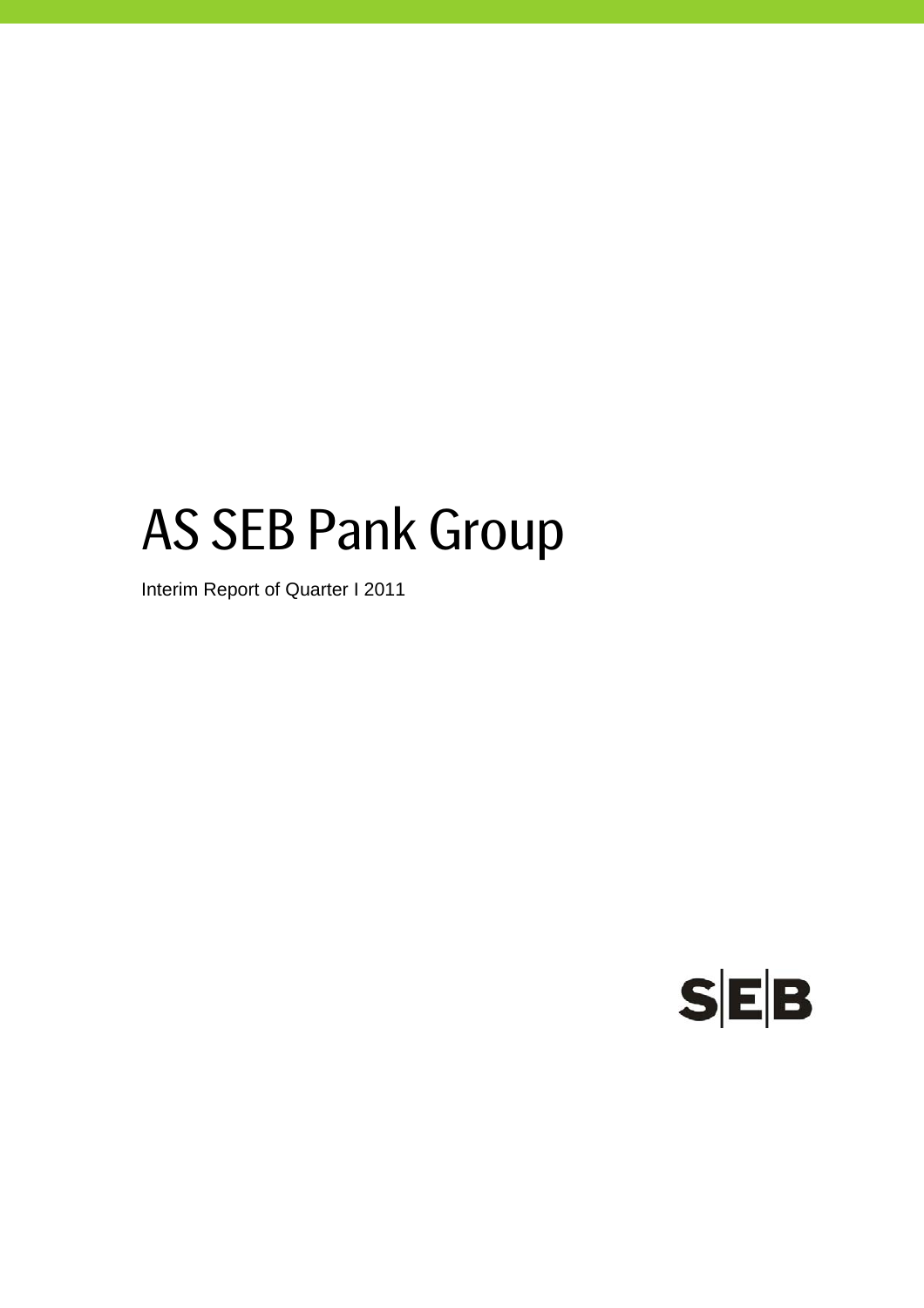#### **Contents** p.

| ı.<br>1.<br>2.<br>II.<br>Management Report <b>Example 2018</b> and 2018 and 2018 and 2018 and 2018 and 2018 and 2018 and 2018 and 2018 and 2018<br>Credit institution's group as defined in Credit Institutions Law___________________________________<br>1.<br>1.1.<br>Changes in the consolidated group during the accounting period and plans for year 2011______<br>1.2.<br>2. | 3<br>3<br>3<br>4<br>$\overline{4}$<br>4<br>5<br>5 |
|------------------------------------------------------------------------------------------------------------------------------------------------------------------------------------------------------------------------------------------------------------------------------------------------------------------------------------------------------------------------------------|---------------------------------------------------|
|                                                                                                                                                                                                                                                                                                                                                                                    |                                                   |
|                                                                                                                                                                                                                                                                                                                                                                                    |                                                   |
|                                                                                                                                                                                                                                                                                                                                                                                    |                                                   |
|                                                                                                                                                                                                                                                                                                                                                                                    |                                                   |
|                                                                                                                                                                                                                                                                                                                                                                                    |                                                   |
|                                                                                                                                                                                                                                                                                                                                                                                    |                                                   |
|                                                                                                                                                                                                                                                                                                                                                                                    |                                                   |
|                                                                                                                                                                                                                                                                                                                                                                                    |                                                   |
| 3.                                                                                                                                                                                                                                                                                                                                                                                 | $\overline{7}$                                    |
| 4.                                                                                                                                                                                                                                                                                                                                                                                 | 9                                                 |
| 5.                                                                                                                                                                                                                                                                                                                                                                                 | 9                                                 |
| III.                                                                                                                                                                                                                                                                                                                                                                               | 11                                                |
| Consolidated income statement<br>1.                                                                                                                                                                                                                                                                                                                                                |                                                   |
| Consolidated statement of comprehensive income entrance and all the statements of the statement of comprehensive income<br>2.                                                                                                                                                                                                                                                      |                                                   |
| 3.                                                                                                                                                                                                                                                                                                                                                                                 |                                                   |
| 4.                                                                                                                                                                                                                                                                                                                                                                                 |                                                   |
| 5.                                                                                                                                                                                                                                                                                                                                                                                 |                                                   |
| Contingent assets and liabilities and commitments example and continues are all the control of the control of<br>6.                                                                                                                                                                                                                                                                | 15                                                |
|                                                                                                                                                                                                                                                                                                                                                                                    | 16                                                |
| Note 2 Interest and similar income entrance and the state of the state of the state of the state of the state of the state of the state of the state of the state of the state of the state of the state of the state of the s                                                                                                                                                     |                                                   |
| Note 3 Interest expenses and similar charges<br><u>experimental contract and similar charges</u>                                                                                                                                                                                                                                                                                   | 17                                                |
|                                                                                                                                                                                                                                                                                                                                                                                    | 17                                                |
| Note 5<br>Fee and commission expense entrance and commission expense entrance and commission expense entrance and commission                                                                                                                                                                                                                                                       | 17                                                |
| Note 6                                                                                                                                                                                                                                                                                                                                                                             |                                                   |
|                                                                                                                                                                                                                                                                                                                                                                                    |                                                   |
| Note 8                                                                                                                                                                                                                                                                                                                                                                             |                                                   |
|                                                                                                                                                                                                                                                                                                                                                                                    |                                                   |
| Note 10 Concentration of financial assets and liabilities by industry sector<br>20                                                                                                                                                                                                                                                                                                 |                                                   |
|                                                                                                                                                                                                                                                                                                                                                                                    | 21                                                |
| Note 12 Related parties and the state of the state of the state of the state of the state of the state of the state of the state of the state of the state of the state of the state of the state of the state of the state of<br>$\sim$ 22                                                                                                                                        |                                                   |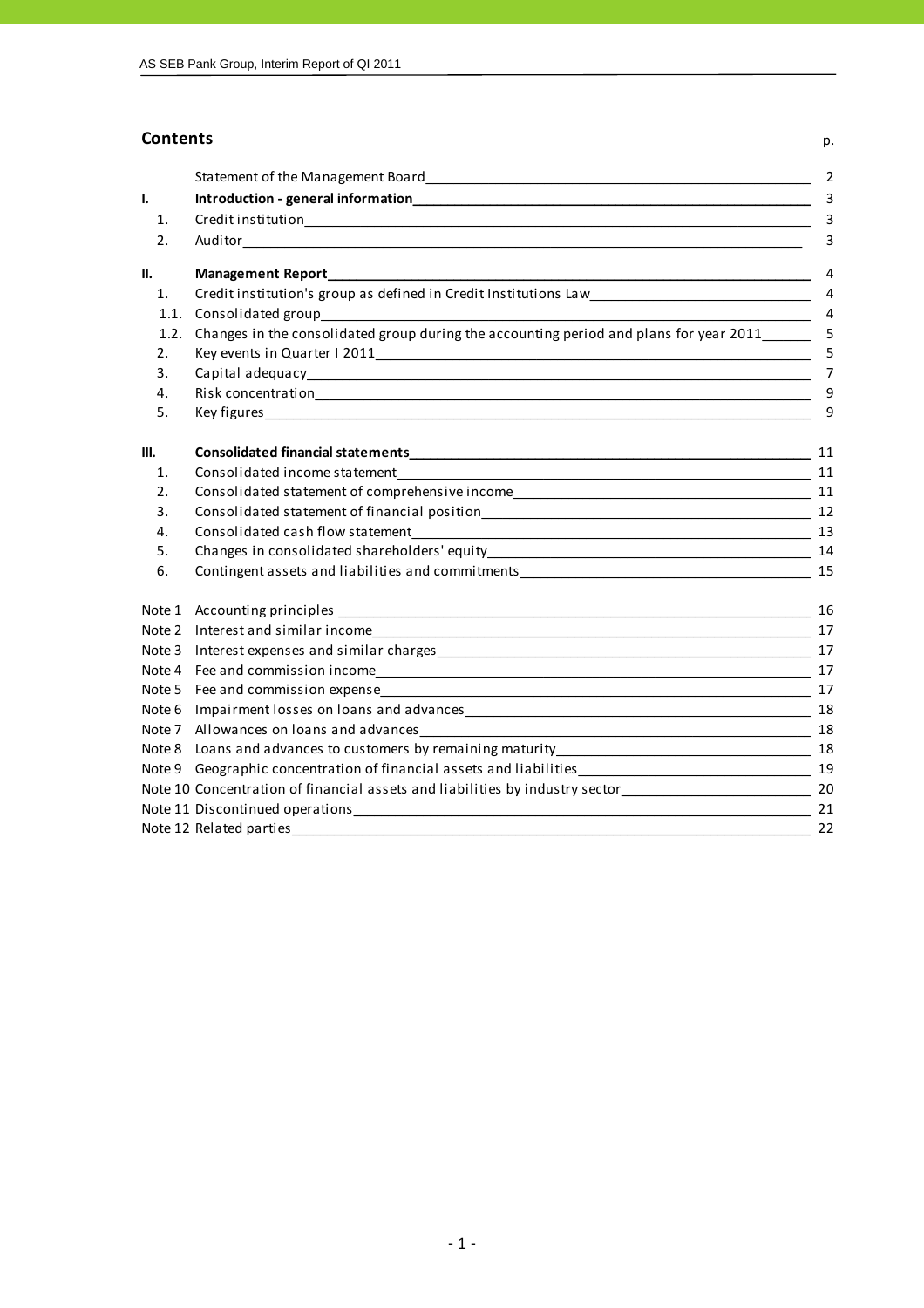## **Statement of the Management Board**

Interim Report of Quarter I 2011 consists of the following parts and reports: Introduction – general information Management Report Consolidated Financial Statements Notes

The financial and other additional information published in the Interim Report of Quarter I 2011 is true and complete. Consolidated financial statements give a true and fair view of the actual financial position, results of operations and cash flows of the Group.

Consolidated financial statements have been compiled in accordance with the International Accounting Standard IAS 34 "Interim financial reporting" and in conformity with the requirements of Eesti Pank for publishing information. AS SEB Pank and subsidiaries of the consolidated group are assumed to be going concern.

Consolidated financial statements for the Quarter I 2011 are not audited.

Riho Unt Chairman of the Management Board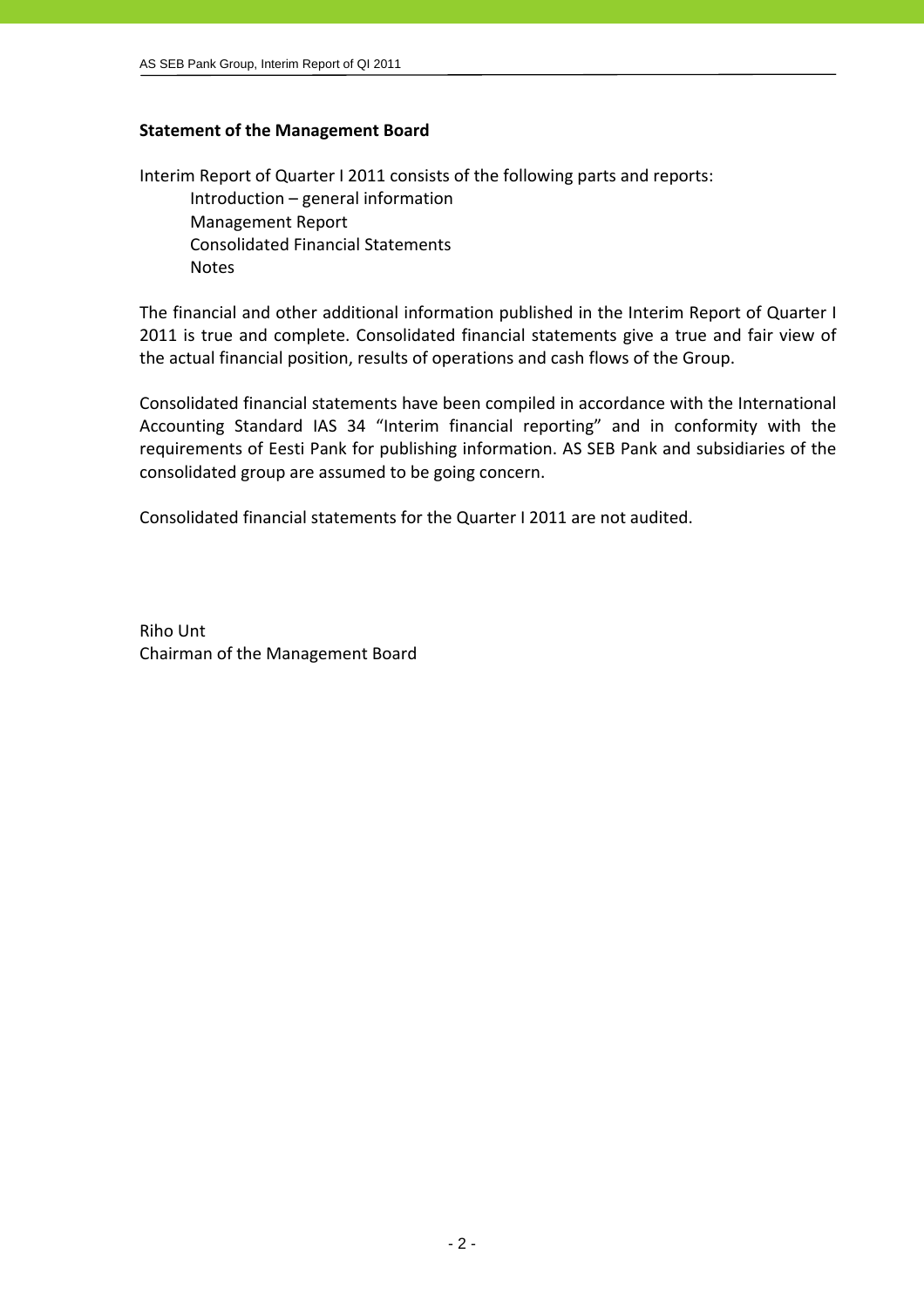## **I. Introduction ‐ general information**

## **1. Credit institution**

Company name AS SEB Pank Registered in Republic of Estonia Registry date 08.12.1995 Phone  $+3726655100$ Fax  $+3726655102$ SWIFT SWIFT ENGINEERS FEUHEF2X e-mail info@seb.ee Internet homepage http://www.seb.ee

## **2. Auditor**

Reporting date 31.03.2011

Address Tornimäe Str. 2, Tallinn 15010, Estonia Registry code 10004252 (Estonian Commercial Register)

Audit company and all the AS PricewaterhouseCoopers Registry code 10142876 (Estonian Commercial Register) Address Pärnu Str. 15, 10141 Tallinn, Estonia

Reporting period 01.01.2011 ‐ 31.03.2011 Reporting currency Euro (EUR), millions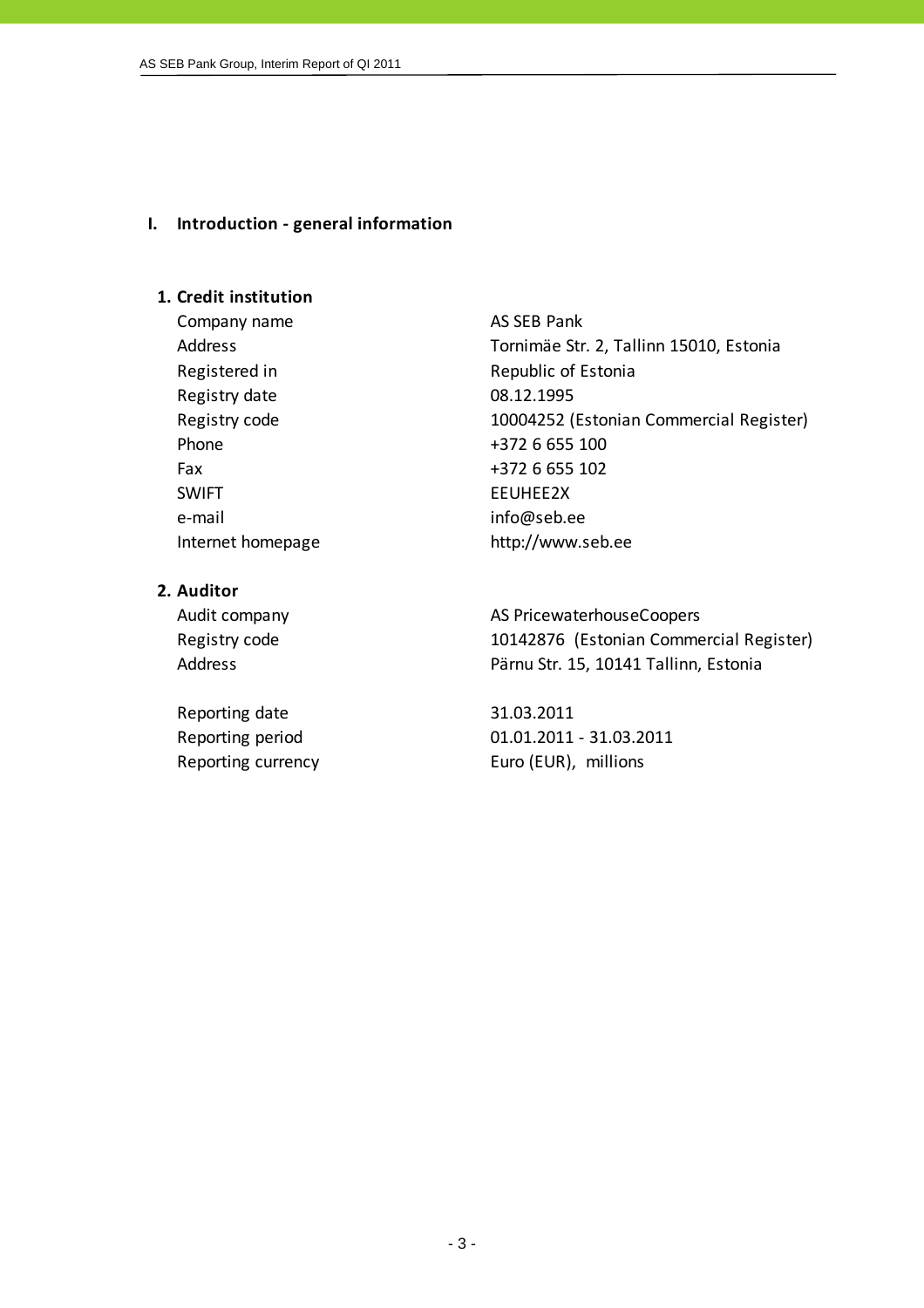## **II. Management Report**

## **1. Credit institution's group as defined in Credit Institutions Law**

## **1.1. Consolidated group**

 $31.03.11$ 

| Company name                  | Registry<br>code | Reg. date | <b>Address</b>        | Activity                                            | Holding***<br>(%) | At an acqui-<br>sition cost<br>(EURmio) |
|-------------------------------|------------------|-----------|-----------------------|-----------------------------------------------------|-------------------|-----------------------------------------|
| AS SEB Liising                | 10281767         | 03.10.97  | Tallinn, Tornimäe 2   | Leasing                                             | 100.0%            | 1.5                                     |
| AS SEB Kindlustus maakler*    | 10723587         | 16.01.01  | Tallinn. Tornimäe 2   | Insurance brokerage                                 | 100.0%            | 0.0                                     |
| AS Rentacar*                  | 10303546         | 20.10.97  | Haapsalu, Karja 27    | Leasing                                             | 100.0%            | 0.0                                     |
| AS SEB Varahaldus             | 10035169         | 22.05.96  | Tallinn. Tornimäe 2   | Asset management                                    | 100.0%            | 2.7                                     |
| AS Bangalo                    | 10088272         | 18.10.96  | Tallinn. Tornimäe 2   | Rental of computers                                 | 100.0%            | 0.3                                     |
| AS Sertifits eerimiskes kus** | 10747013         | 27.03.01  | Tallinn. Pärnu mnt 12 | Data communication services                         | 25.0%             | 1.0                                     |
| OÜ TietoEnator Support **     | 11065244         | 30.08.04  |                       | Tallinn, Roosikrantsi 11 IT consulting, programming | 20.0%             | 0.0                                     |
|                               |                  |           |                       |                                                     |                   | 5.5                                     |

All enterprises are registered in Estonian Commercial Register.

Parent company of the Group is AS SEB Pank, its activity is banking (information on page 3).

\* Consolidated subsidiaries of AS SEB Liising

\*\* Associates

\*\*\* For all investments the percentage of holding equals to both, the holding from the number of shares as well as from the number of votes.

The "consolidated group" in the meaning of Credit Institutions Law in Estonia and the "Group" for IFRS consolidation purposes are identical.

Non‐profit association SEB Heategevusfond is an association, not belonging to the consolidation group, registered on 06.01.2006. The founders of the association are AS SEB Pank and AS SEB Elu- ja Pensionikindlustus. The association is aimed at raising and distributing funds for charitable cause to organisations, dealing with children, who have been deprived of parental care. Upon dissolution of the association, the assets remaining after satisfaction of the claims of creditors shall be transferred to a non‐profit association or foundation with similar objectives, entered to the list of associations subject to income tax incentive of the Government of the Republic, or a legal person in public law, state or local government.

Non‐profit association Spordiklubi United is an association, not belonging to the consolidation group, which started from September 2008. The association is founded by AS SEB Pank. The association is aimed at organising on hobby and competition level sport events and organising promotions for advertising of own and supporter´s activities. Upon dissolution of the association, the assets shall be transferred to a non‐profit association, foundation or other persons filling the objectives by articles in public interests.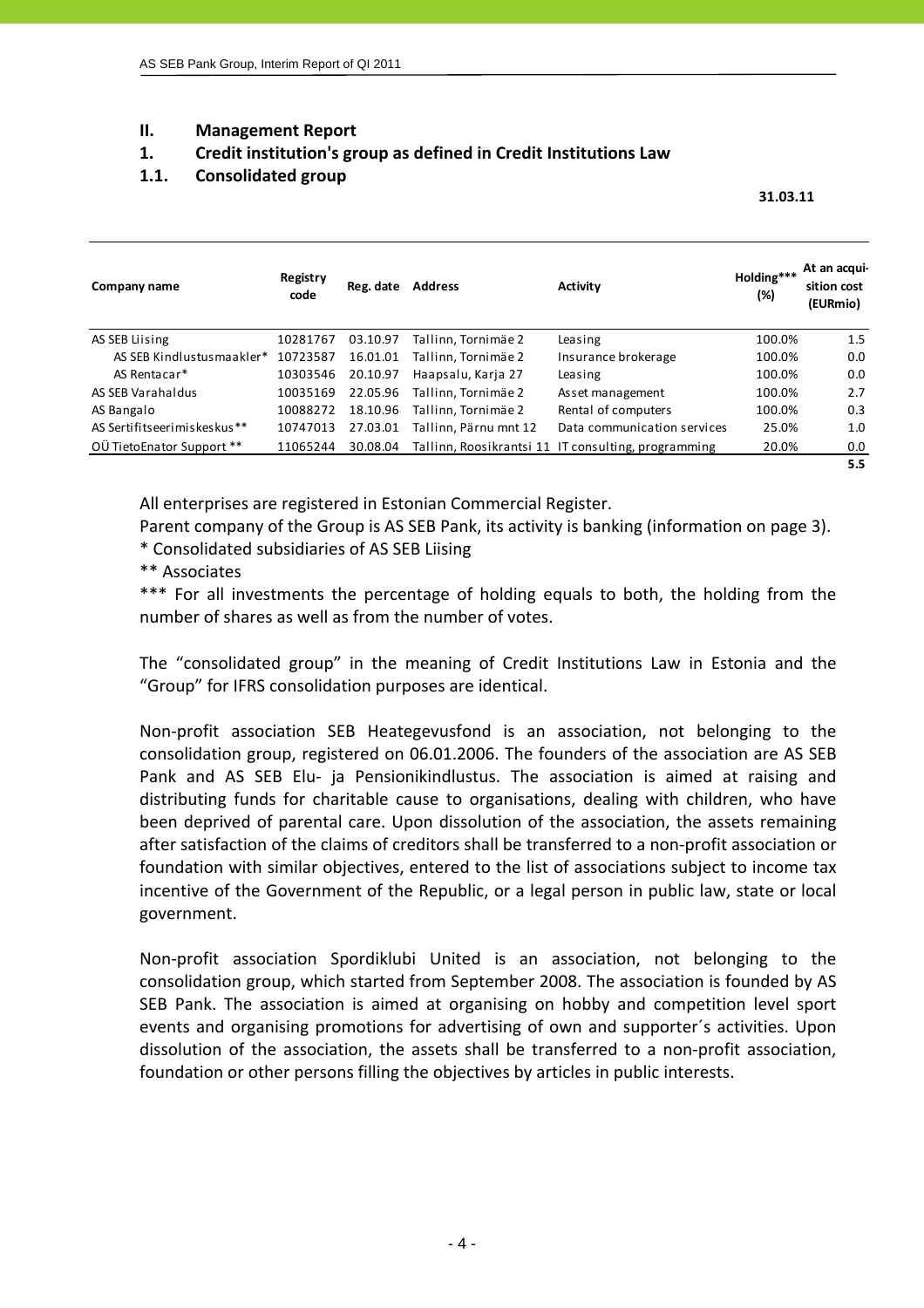## **1.2. Changes in the consolidated group during the accounting period and plans for year 2011**

In March 2011 AS SEB Pank sold 100% shares in AS SEB Enskilda.

No such events or trends have occurred by the time of publishing the report, which would affect the strategy of the group in 2011.

## **2. Key events in Quarter I 2011**

Conversion of the SEB's banking system to the euro was completed successfully. All channels were up and running in time. Card payments operated without interruptions. Changeover to the euro was the biggest project in the history of Estonian banking and SEB played leading roll in banking sector in order to ensure smooth shift to euro. All processes in SEB were transferred smoothly to the new currency and our customers were well kept.

Changeover to the euro has changed the payment habits of private individuals – the card payments turnover has made an upsurge of 15% compared to first quarter of 2010, whereas the cash turnover in SEB ATMs has increased just about 5 percent. Following the changeover, also corporate and private deposits have increased – annual growth being 7 and 11 percent, respectively.

SEB has taken a leading role in the development and popularisation of e‐channels. At the end of the last year, SEB opened the most modern internet bank in Estonia with a novel Financial Planner function. In the first quarter this year, SEB introduced a POS terminal solution for small merchants, having added hundred new points‐of‐sale in rural areas. Last step was launch of a new mobile bank, which can be operated with a modern smartphone as well as ordinary mobile phone.

SEB is the only large commercial bank in the Nordic region with an investment team that's actually based in the Baltic States. The total value of the assets in the Eastern Europe share funds managed by SEB's Tallinn‐based team surpassed 1.5 billion euros. In addition to that, SEB Asset Management manages 545 million euros in assets from local pension and other funds and its client portfolios, making SEB the biggest asset manager in the Baltic States, with a total volume of managed assets of more than 2 billion euros.

The Estonian Security Association issued its '2010 Security Solution of the Year' award to SEB Bank, which installed antiskimmers in all of its cash machines during the year in order to thwart attempts to copy bankcard data. The devices were supplied and installed by AS Hansab.

For second year in a row SEB's Eastern European equity team earned high marks from €uro, Germany's largest economics monthly. Based on 2010 performance, SEB Eastern Europe Small Cap Fund, managed by Sander Danil was ranked first among Eastern European Funds.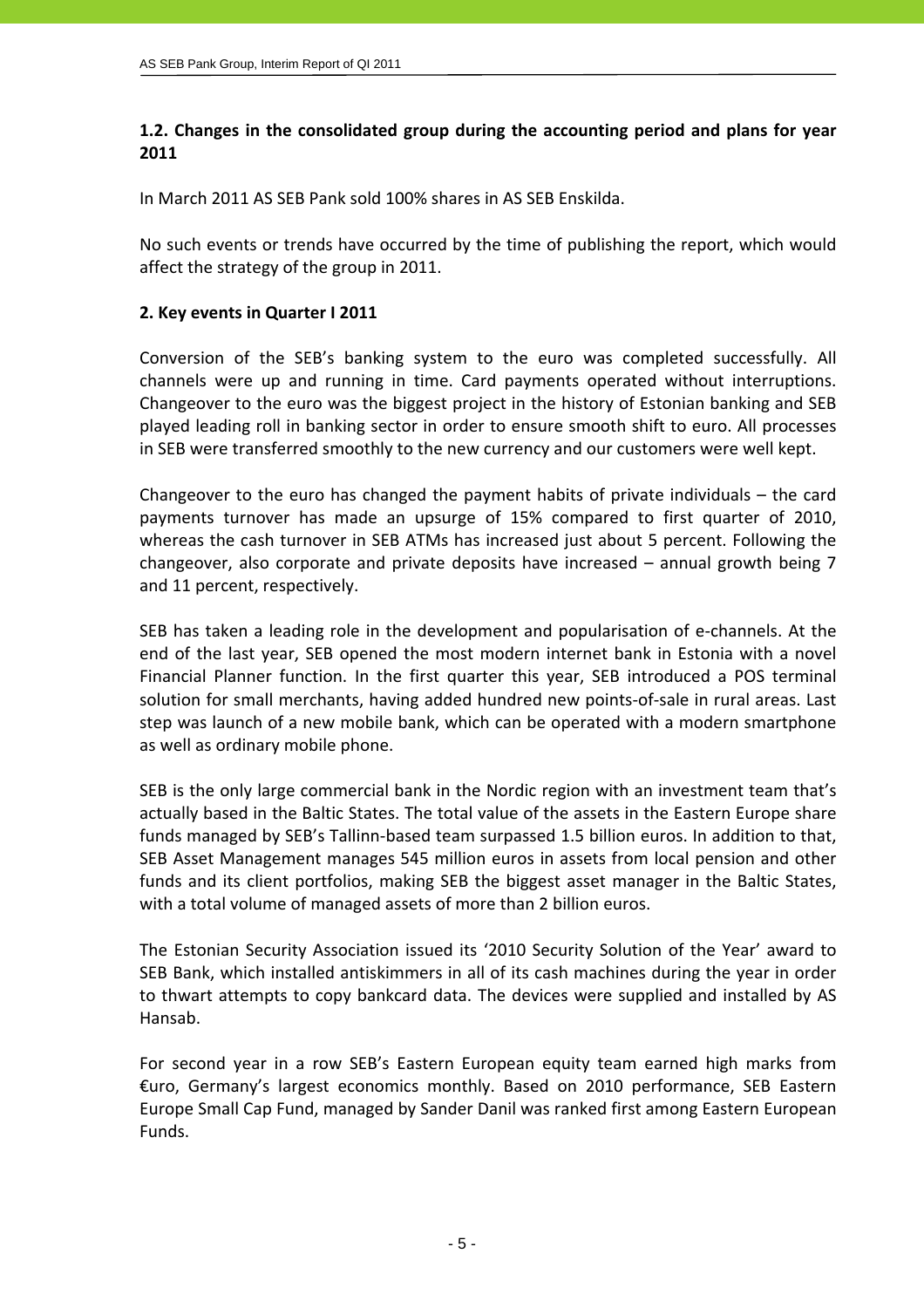SEB and the Tartu Marathon Club signed a sponsorship deal which will see the bank continuing to support the club's events from 2011 to 2015. Tartu Marathon Club is organizing the complex event that consists of the most professionally organised mass sports events in the Baltic States, which attract considerable attention and large numbers of participants.

AS SEB Pank and AS Tallink Grupp laid the foundations for a non‐profit organisation called the SEB Tallink Tennis Team in first quarter of 2011, which will develop a professional preparatory system for talented young tennis players and help them achieve their goals at the world level. The strategic goal of the team, which has been designed as a long‐term undertaking, is to develop a pool of young talent with the potential to break through in the international game.

The more than 817 700 customers of SEB Pank Group are served by 1293 employees. The customers are served through many different channels such as 45 branch offices, 280 on‐ line post offices, 354 ATMs, 5738 POS‐terminals. There are more than 498 200 debit and credit cards in use. In addition, over 74% of our customers use our SEB Internet Bank and SEB Internet Bank for Business services.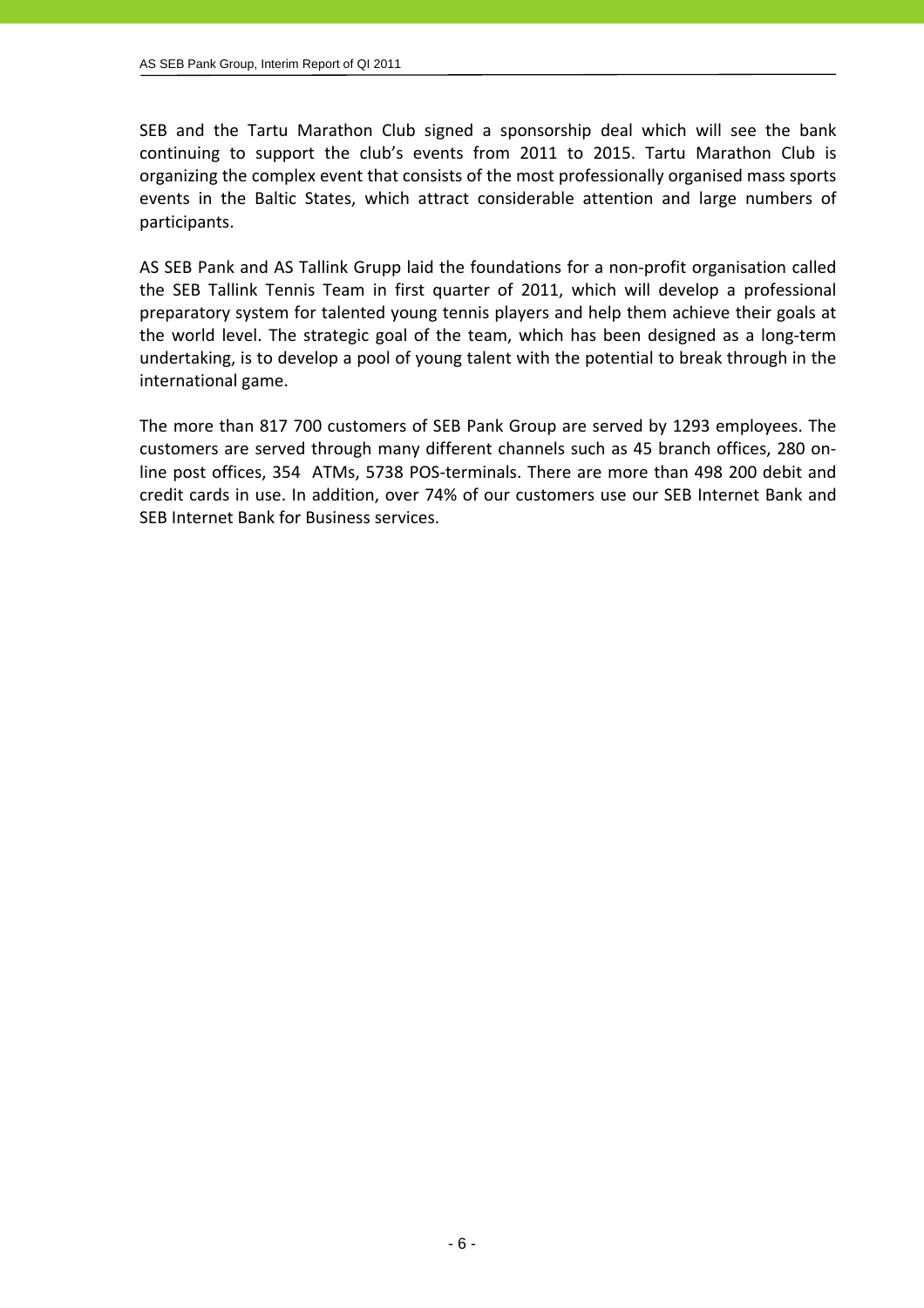## **3. Capital adequacy**

| <b>CAPITAL BASE</b>                                                             | 31.03.11 | 31.12.10 |
|---------------------------------------------------------------------------------|----------|----------|
| Paid-in share capital                                                           | 42.5     | 42.5     |
| Premium                                                                         | 86.1     | 86.1     |
| General banking reserves                                                        | 19.5     | 19.6     |
| Retained earnings / loss                                                        | 383.3    | 328.7    |
| Unrealised profit for previous periods on shares of subsidiaries and associated |          |          |
| companies (negative)                                                            | $-0.1$   | $-0.1$   |
| Intangibles                                                                     | $-0.5$   | $-0.5$   |
| Audited profit for the period                                                   | 0.0      | 54.6     |
| Total primary own funds                                                         | 530.8    | 530.9    |
| Subordinated debt                                                               | 117.0    | 117.0    |
| Available for sale financial instruments                                        | 0.2      | 0.2      |
| Allowances and adjustments exceeding expected loss                              | 11.4     | 11.6     |
| Total supplementary own funds                                                   | 128.6    | 128.8    |
| Total deductions                                                                | 0.0      | 0.0      |
| Primary own funds after deductions                                              | 530.8    | 530.9    |
| Supplementary own funds after deductions                                        | 128.6    | 128.8    |
| Own funds included in calculation of capital adequacy                           | 659.4    | 659.7    |

| <b>CAPITAL REQUIREMENTS</b>                                                          | 31.03.11 | 31.12.10 |
|--------------------------------------------------------------------------------------|----------|----------|
| Municipalities and regions with standardised approach                                | 5.4      | 5.4      |
| State agencies, non-profit institutions and associations with standardised approach  | 0.1      | 0.1      |
| Retail claims with standardised approach                                             | 13.6     | 14.1     |
| Overdue claims with standardised approach                                            | 1.3      | 1.3      |
| Shares of investment funds with standardised approach                                | 0.4      | 0.4      |
| Other assets with standardised approach                                              | 3.6      | 3.2      |
| Credit institutions, investment firms and municipalities with IRB                    | 5.0      | 4.9      |
| Other companies with IRB                                                             | 137.7    | 141.3    |
| Retail claims with IRB                                                               | 47.6     | 47.4     |
| Total capital requirements for covering the credit risk and counterparty credit risk | 214.7    | 218.1    |
| Capital requirement for covering interest position risk                              | 0.9      | 1.3      |
| Capital requirement for covering AMA of operational risk                             | 8.3      | 8.4      |
| Capital requirements total                                                           | 223.9    | 227.8    |
| Transition period floor of own funds if using IRB                                    | 300.5    | 300.0    |
| Capital requirements for calculating capital adequacy                                | 300.5    | 300.0    |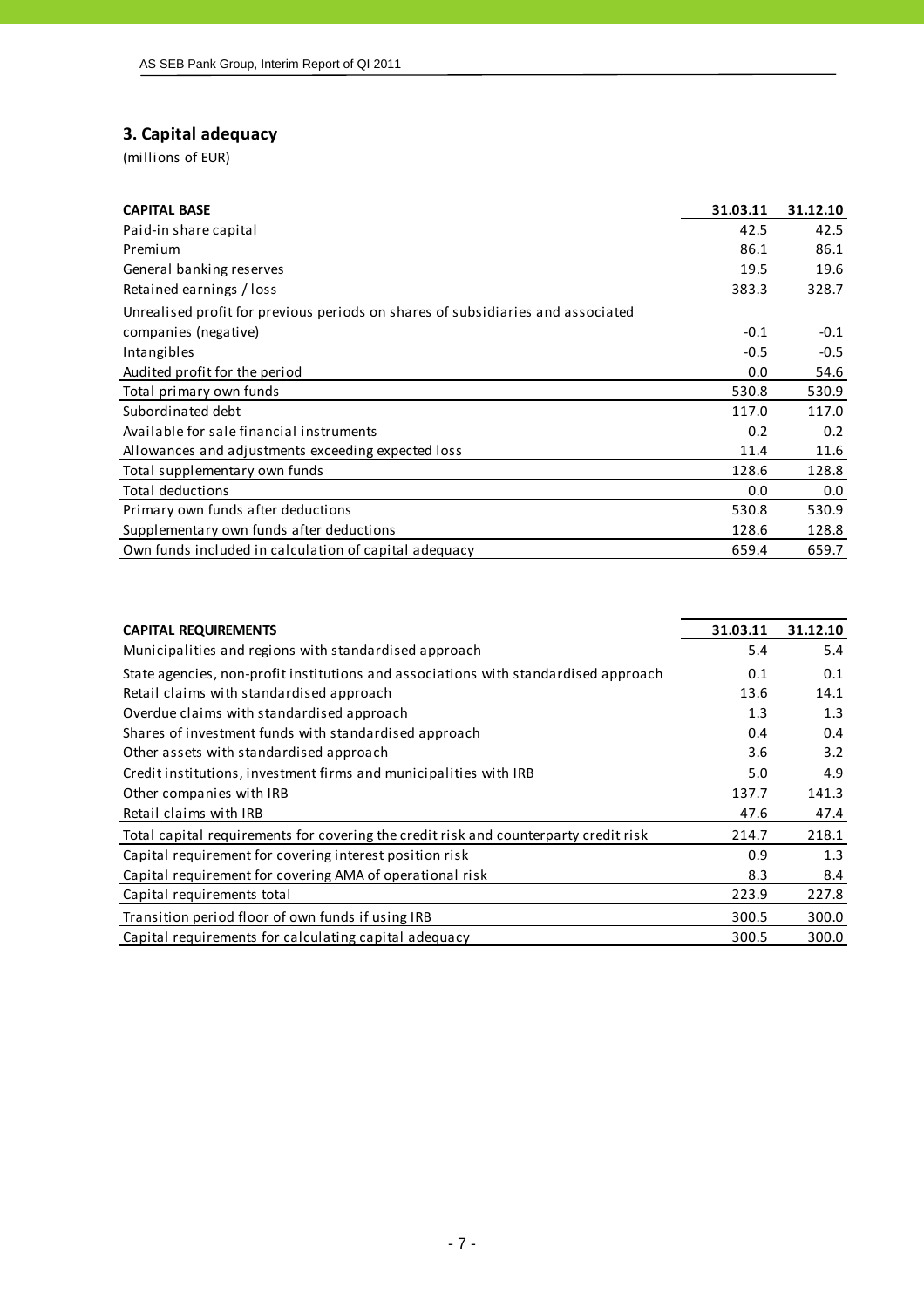#### **CAPITAL RATIOS**

|                         |       | 31.03.11 31.12.10 |
|-------------------------|-------|-------------------|
| Capital adequacy, %     | 21.95 | 21.99             |
| Tier 1 Capital Ratio, % | 17.67 | 17.69             |
| Tier 2 Capital Ratio, % | 4.28  | 4.30              |

MEMBERS OF CONSOLIDATION GROUP, INCLUDED TO CAPITAL ADEQUACY CALCULATION

AS SEB Pank AS SEB Liising Group AS SEB Varahaldus AS Bangalo OÜ Estectus (no more in consolidation group, sold in February, 2010) AS SEB Enskilda (no more in consolidation group, sold in March, 2011)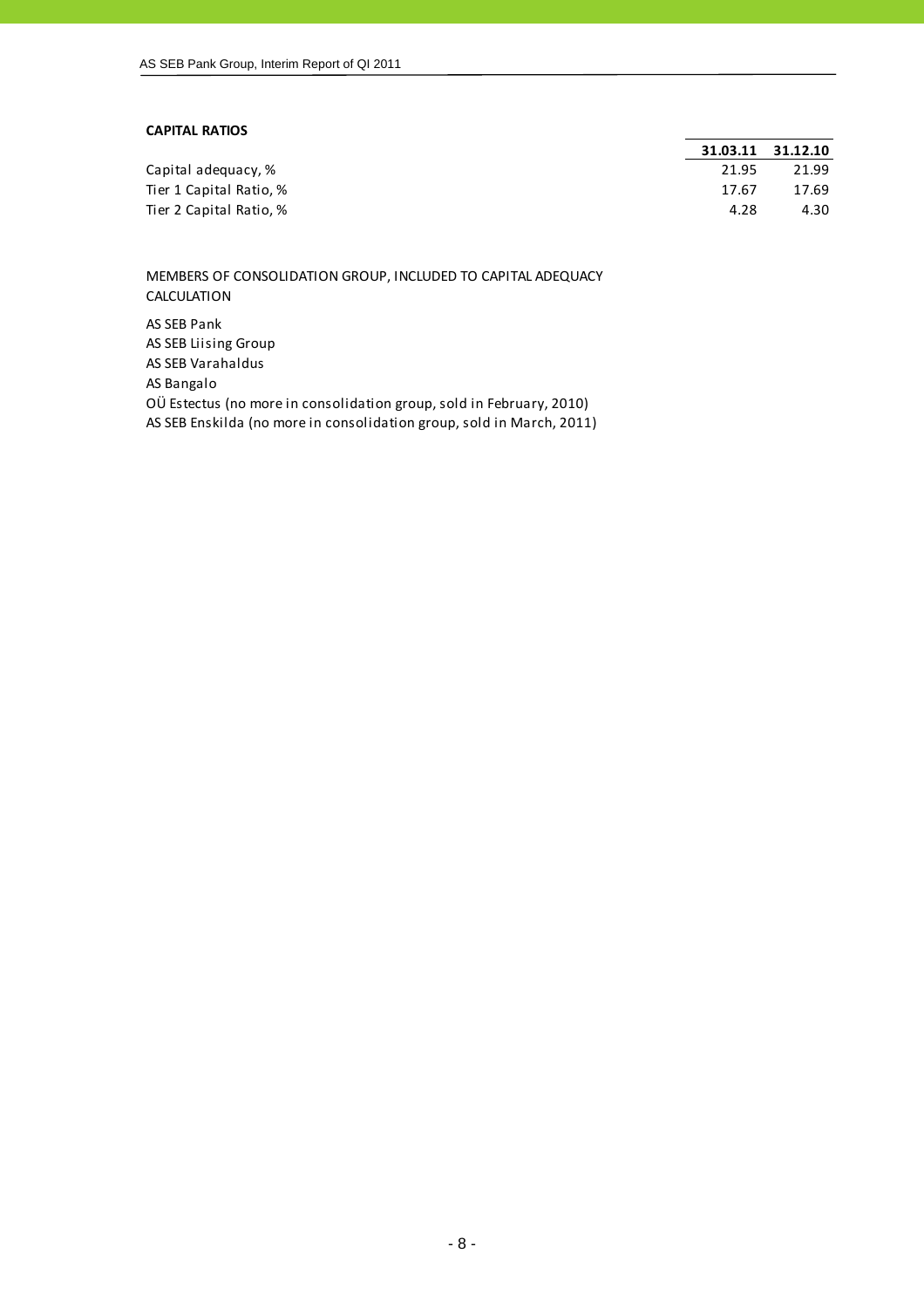## **4. Risk concentration**

| (millions of EUR)                                                                                                       | 31.03.11 | 31.12.10 | 31.03.10 |
|-------------------------------------------------------------------------------------------------------------------------|----------|----------|----------|
| Total claims against persons associated with the credit institution's<br>consolidation group                            | 1.1      | 1.1      | 1.4      |
| The share of claims of the persons associated with the credit<br>institution's consolidation group in net own funds, %, | 0.16     | 0.16     | 0.21     |
| Total of large exposure claims                                                                                          | 175.0    | 167.3    | 213.1    |
| The share of large exposure claims in net own funds, %                                                                  | 26.55    | 25.36    | 32.47    |
| Number of large exposure customers                                                                                      | 3        | 3        | 3        |

#### **5. Key figures**  $(m,11)$  so  $(m,11)$

| (ILIIIIIUIIS UL EUN)            |          |          |          |
|---------------------------------|----------|----------|----------|
|                                 | 31.03.11 | 31.12.10 | 31.03.10 |
| Net profit                      | 17.9     | 54.5     | 3.8      |
| Average equity                  | 540.8    | 504.4    | 478.9    |
| Return on equity (ROE), %       | 13.24    | 10.81    | 3.17     |
| Average assets                  | 4,183.5  | 4,540.3  | 4,713.3  |
| Return on assets (ROA), %       | 1.71     | 1.20     | 0.32     |
| Net interest income             | 20.6     | 75.2     | 18.3     |
| Average interest earning assets | 4,045.7  | 4,375.9  | 4,548.0  |
| Net interest margin (NIM), %    | 2.04     | 1.72     | 1.61     |
| Spread, %                       | 1.90     | 1.58     | 1.46     |
| Cost / Income ratio, &          | 48.8     | 49.1     | 49.6     |
| Ratio of impaired loans, %      | 3.31     | 3.51     | 4.26     |
|                                 |          |          |          |

#### **Explanations**

Return on equity (ROE) = Net profit / Average equity \* 100 Average equity = (Equity of current period end + Equity of previous year end) / 2 Return on assets (ROA) = Net profit / Average assets \* 100 Average assets = (Assets of current period end + Assets of previous year end) / 2 Cost of interest bearing liabilities = Interest expenses / Average interest bearing liabilities \* 100 Cost / Income Ratio = Total Operating Expenses / Total Income \* 100 Spread = Yield on interest earning assets ‐ Cost of interest bearing liabilities Ratio of impaired loans = Individually impaired loans / Loans to customers Net interest margin (NIM) = Net interest income / Average interest earning assets \* 100 Yield on interest earning assets = Interest income / Average interest earning assets \* 100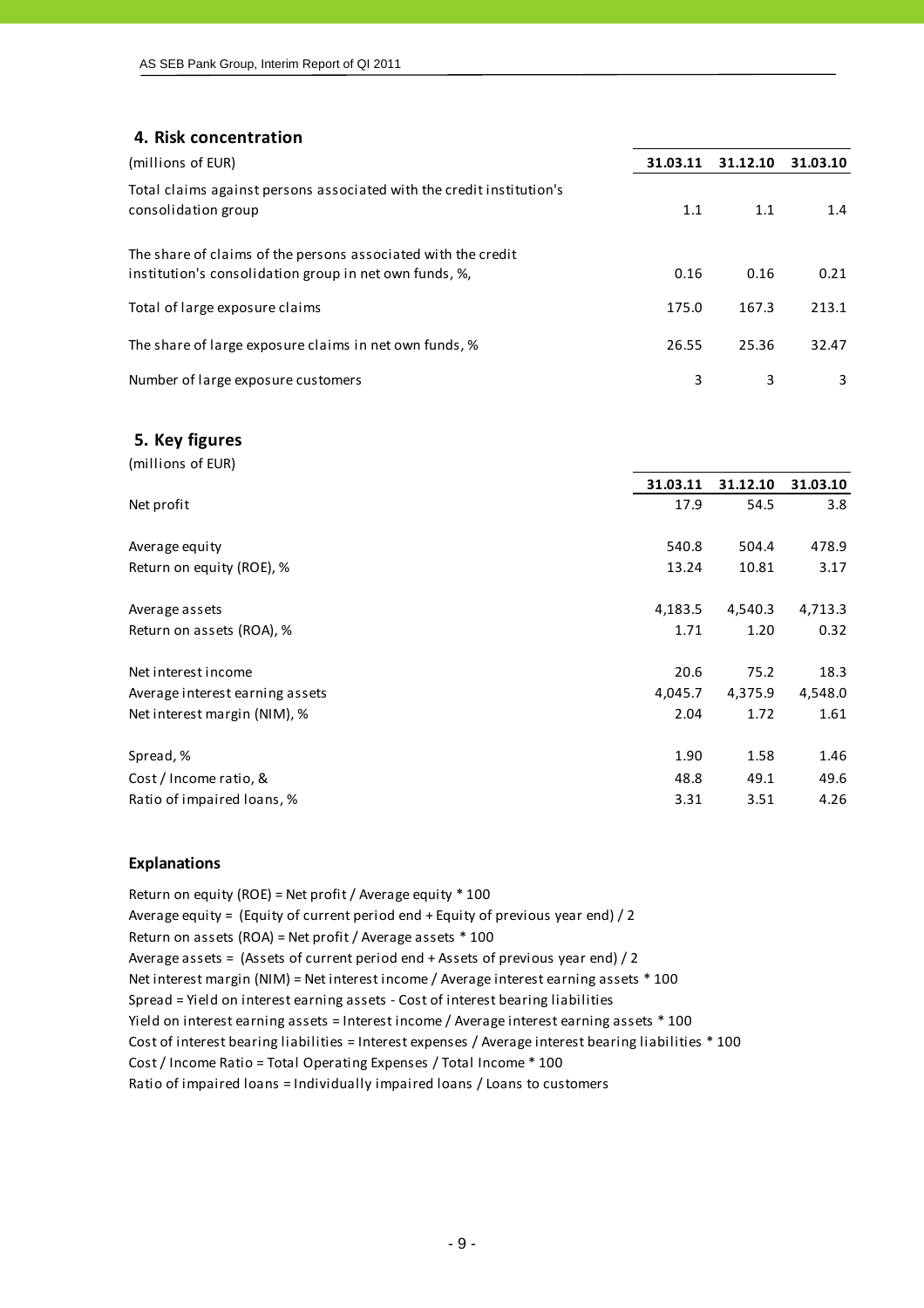#### **Interest earning assets:**

Balances with central bank Loans and advances to credit institutions (all without accrued interests) Loans and advances to customers

#### **Interest bearing liabilities:**

Due to credit institutions Due to customers Loan funds Issued debt securities Subordinated loans (all without accrued interests)

#### **Total Operating Expenses:**

Personnel expenses Other expenses Depreciation, amortisation and impairment of tangible and intangible assets

#### **Total Income:**

Net interest income Net fee and commission income Net income from foreign exchange Gains less losses from financial assets at fair value through profit or loss Income from insurance activities Income from dividends Gains less losses from investment securities Share of profit of associates Other income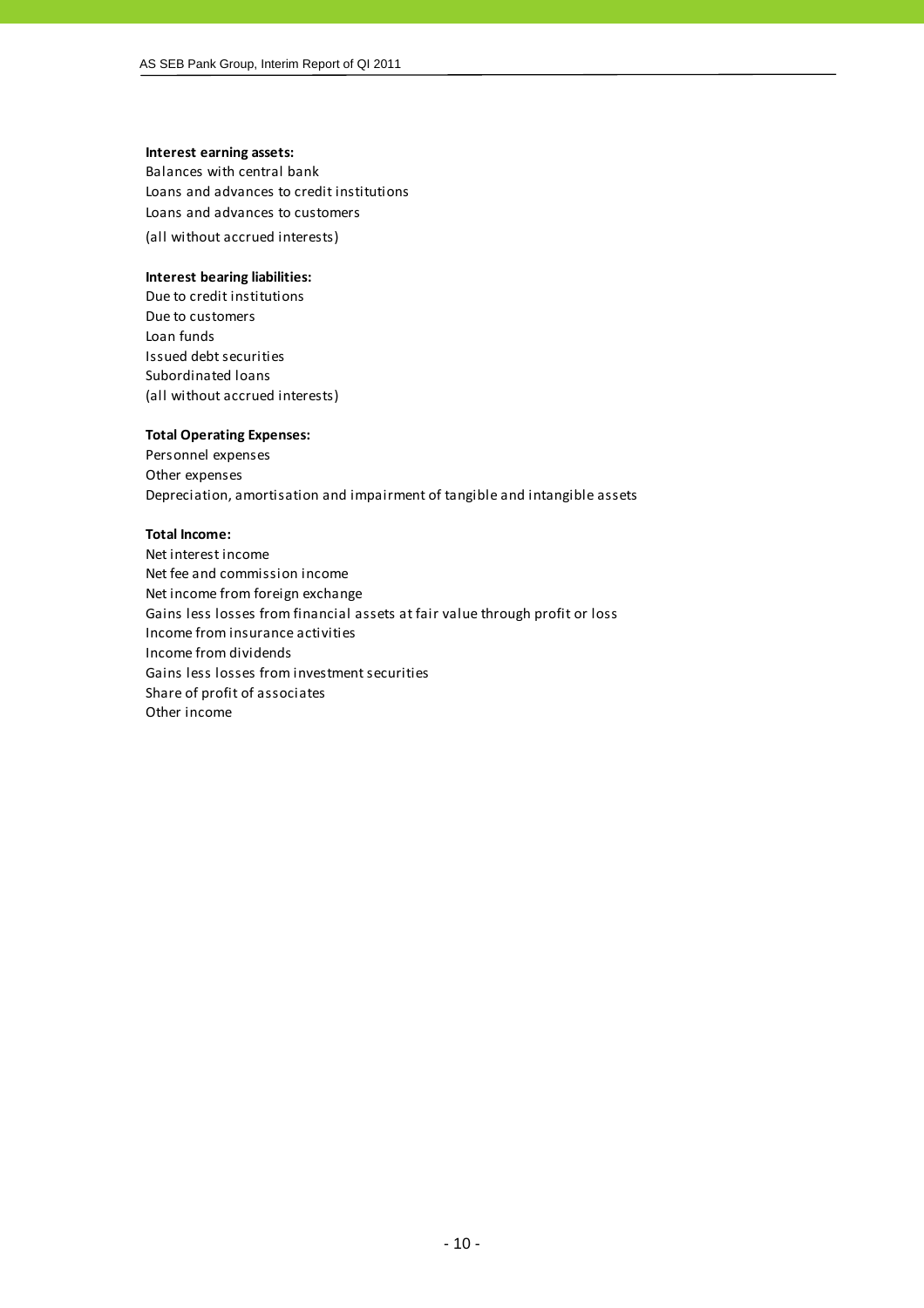## **III. Consolidated financial statements**

## **1. Consolidated income statement**

|                                                                              |                | 2011              | 2010    |
|------------------------------------------------------------------------------|----------------|-------------------|---------|
|                                                                              | Note           | 3 months 3 months |         |
| Interest and similar income                                                  | $\overline{2}$ | 29.9              | 32.9    |
| Interest expenses and similar charges                                        | 3              | $-9.3$            | $-14.6$ |
| Net Interest Income                                                          |                | 20.6              | 18.3    |
| Fee and commission income                                                    | 4              | 12.5              | 12.7    |
| Fee and commission expense                                                   | 5              | $-3.4$            | $-3.3$  |
| Net fee and commission income                                                |                | 9.1               | 9.4     |
| Net income from foreign exchange                                             |                | 1.0               | 1.6     |
| Gains less losses from financial assets at fair value through profit or loss |                | 0.3               | $-1.4$  |
| Other income                                                                 |                | 0.2               | 0.3     |
| Personnel expenses                                                           |                | $-8.6$            | $-8.6$  |
| Other expenses                                                               |                | $-5.8$            | $-5.0$  |
| Depreciation, amortisation and impairment of tangible and intangible assets  |                | $-0.8$            | $-0.9$  |
| Profit before impairment losses on loans and advances                        |                | 16.0              | 13.7    |
| Impairment losses on loans and advances                                      | 6              | 1.9               | $-13.2$ |
| Profit before income tax                                                     |                | 17.9              | 0.5     |
| Income tax                                                                   |                | 0.0               | 0.0     |
| Net profit from continued operations                                         |                | 17.9              | 0.5     |
| Net profit from discontinued operations                                      | 11             | 0.0               | 3.3     |
| Net profit                                                                   |                | 17.9              | 3.8     |
| Profit attributable to:                                                      |                |                   |         |
| Sole equity holder of the parent entity (total)                              |                | 17.9              | 3.8     |
| -Net profit from continued operations                                        |                | 17.9              | 0.5     |
| -Net profit from discontinued operations                                     |                | 0.0               | 3.3     |
|                                                                              |                | 17.9              | 3.8     |
| 2. Consolidated statement of comprehensive income                            |                |                   |         |
|                                                                              |                | 2011              | 2010    |
|                                                                              |                | 3 months 3 months |         |
| Net profit                                                                   |                | 17.9              | 3.8     |
| Other comprehensive income                                                   |                |                   |         |
| Revaluation of available-for-sale financial assets                           |                | 0.0               | $-0.1$  |
| Total other comprehensive income/expense                                     |                | 0.0               | $-0.1$  |
| <b>Total comprehensive income</b>                                            |                | 17.9              | 3.7     |
|                                                                              |                |                   |         |
| Sole equity holder of the parent entity (total)                              |                | 17.9              | 3.7     |
| -Total comprehensive income from continued operations                        |                | 17.9              | 0.4     |
| -Total comprehensive income from discontinued operations                     |                | 0.0               | 3.3     |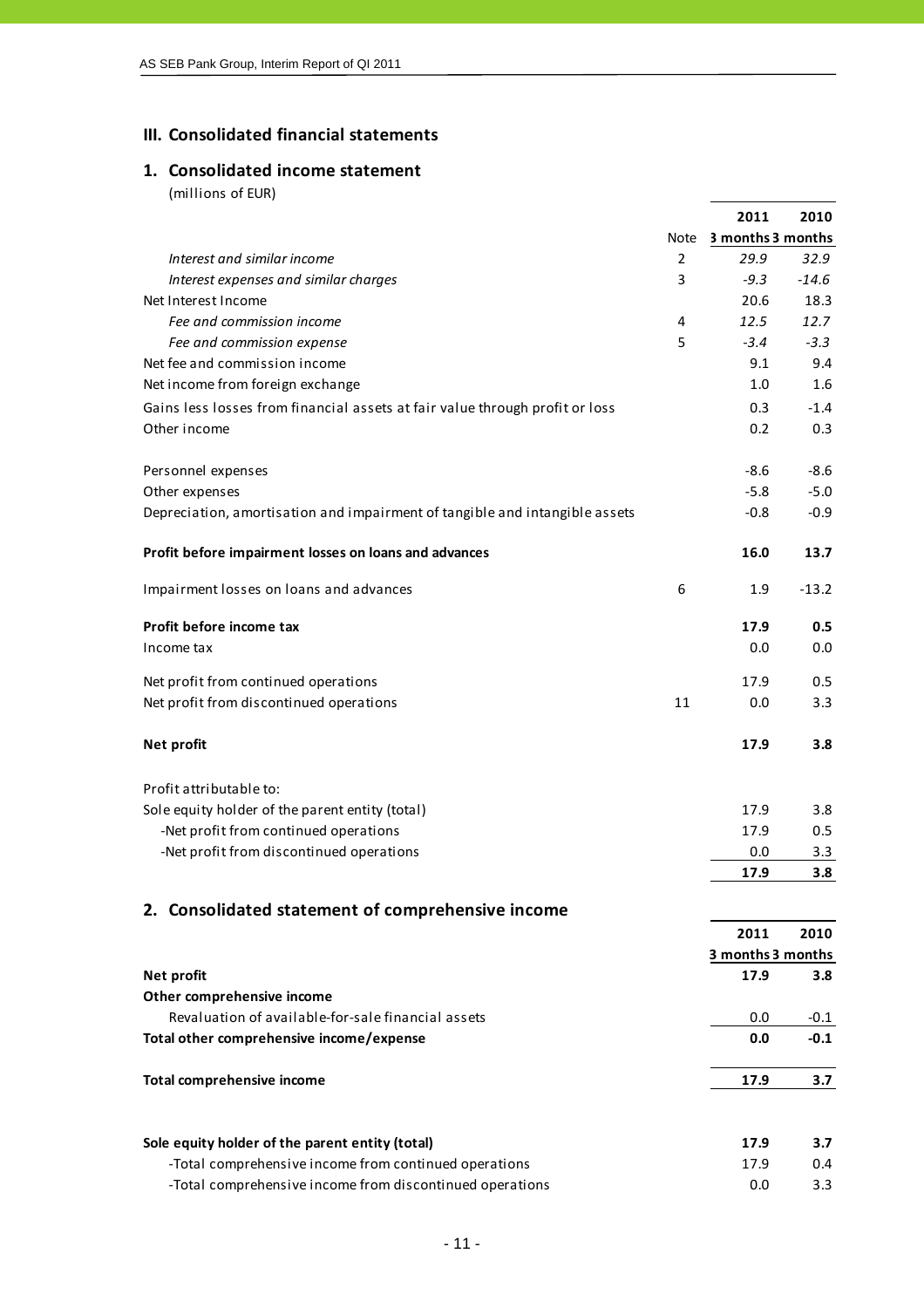## **3. Consolidated statement of financial position**

| (millions of EUR)                         |          |          |
|-------------------------------------------|----------|----------|
|                                           | 31.03.11 | 31.12.10 |
| <b>ASSETS</b>                             |          |          |
| Cash                                      | 37.2     | 38.9     |
| Balances with central bank                | 44.3     | 316.2    |
| Loans and advances to credit institutions | 290.8    | 279.5    |
| Loans and advances to customers           | 3,566.7  | 3,606.7  |
| Financial assets held for trading         | 15.0     | 21.9     |
| Available-for-sale financial assets       | 5.4      | 5.0      |
| Other assets                              | 71.7     | 47.8     |
| Investments in associates                 | 0.5      | 0.4      |
| Intangible assets                         | 0.5      | 0.5      |
| Property, plant and equipment             | 7.5      | 7.3      |
| Investment properties                     | 1.6      | 1.6      |
| <b>TOTAL ASSETS</b>                       | 4.041.2  | 4,325.8  |

### **LIABILITIES AND SHAREHOLDERS' EQUITY**

| Due to credit institutions                                 | 1,085.0 | 1,419.4 |
|------------------------------------------------------------|---------|---------|
| Due to customers                                           | 2,147.4 | 2,149.4 |
| Loan funds                                                 | 13.0    | 13.3    |
| Other liabilities                                          | 111.2   | 72.1    |
| Financial liabilities at fair value through profit or loss | 16.8    | 22.3    |
| Provisions                                                 | 0.2     | 0.3     |
| Subordinated loans                                         | 117.8   | 117.2   |
| <b>Total Liabilities</b>                                   | 3,491.4 | 3,794.0 |
| Share capital                                              | 42.5    | 42.5    |
| Share premium                                              | 86.1    | 86.1    |
| Other reserves                                             | 19.8    | 19.9    |
| Retained earnings                                          | 401.4   | 383.3   |
| Total shareholders' equity                                 | 549.8   | 531.8   |
| TOTAL LIABILITIES AND SHAREHOLDERS' EQUITY                 | 4.041.2 | 4,325.8 |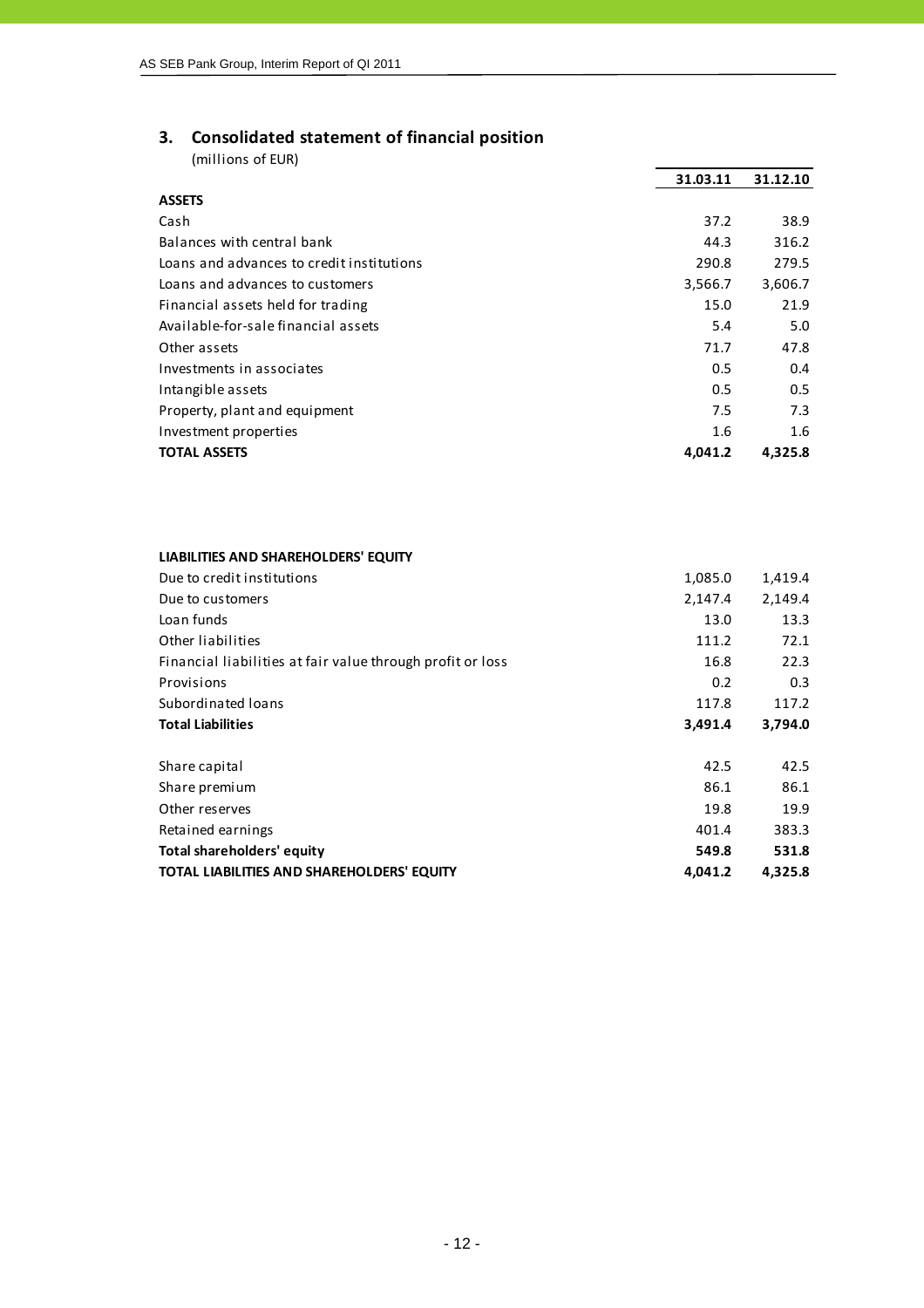## **4. Consolidated cash flow statement**

|                                                                                 | 2011     | 2010     |
|---------------------------------------------------------------------------------|----------|----------|
|                                                                                 | 3 months | 3 months |
| I. Cash flows from operating activities                                         |          |          |
| Interest received                                                               | 29.3     | 32.3     |
| Interest paid                                                                   | $-10.1$  | $-14.7$  |
| Fee and commission received                                                     | 12.5     | 12.7     |
| Fee and commission paid                                                         | $-3.4$   | $-3.3$   |
| Net trading income and other operating income                                   | 0.6      | 12.8     |
| Personnel expenses and other operating expenses                                 | $-13.4$  | $-12.8$  |
| Revaluation adjustments                                                         | 0.0      | $-0.1$   |
| Cash flows from operating activities before changes in the operating assets     |          |          |
| and liabilities                                                                 | 15.5     | 26.9     |
| <b>Changes in operating assets:</b>                                             |          |          |
| Loans and advances to credit institutions and mandatory reserve in central bank | $-122.8$ | 40.8     |
| Loans and advances to customers                                                 | 42.4     | 81.5     |
| Other assets                                                                    | 7.0      | 0.7      |
|                                                                                 |          |          |
| <b>Changes of operating liabilities:</b><br>Due to credit institutions          | $-290.1$ | $-52.3$  |
| Due to customers                                                                | $-1.2$   | 7.9      |
| Loan funds                                                                      | $-0.3$   | $-2.7$   |
| Other liabilities                                                               | $-10.2$  | $-39.9$  |
|                                                                                 |          |          |
| Cash flow from (used in) operating activities                                   | $-359.7$ | 62.9     |
| II. Cash flows from investing activities                                        |          |          |
| Net increase-/decrease+ of investment portfolio securities                      | $-0.3$   | 66.6     |
| Purchase of investment properties, tangible and intangible assets               | $-1.2$   | $-0.7$   |
| Proceeds from sale of investment properties, tangible and intangible assets     | 0.2      | 2.3      |
| Cash flow from (used in) investing activities, continued operations             | $-1.3$   | 68.2     |
| Cash flow from (used in) investing activities, discontinued operations          | 0.0      | 3.3      |
| III. Cash flows from financing activities                                       |          |          |
| Repurchasing of debt securities                                                 | 0.0      | 0.3      |
| Cash used in financing activities                                               | 0.0      | 0.3      |
|                                                                                 |          |          |
| Net decrease/increase in cash and cash equivalents                              | $-361.0$ | 134.7    |
| Cash and cash equivalents at the beginning of period                            | 562.0    | 405.3    |
| Effect of exchange rate changes on cash and cash equivalents                    | 0.0      | 0.2      |
| Cash and cash equivalents at the end of period                                  | 201.0    | 540.2    |

| Cash and cash equivalents includes:                      | 31.03.11 | 31.03.10 |
|----------------------------------------------------------|----------|----------|
| Cash on hand                                             | 37.2     | 38.4     |
| Balances with the central bank without mandatory reserve | 0.6      | 169.9    |
| Liquid deposits in other credit institutions             | 163.1    | 330.5    |
| Trading portfolio                                        | 0.1      | 1.4      |
|                                                          | 201.0    | 540.2    |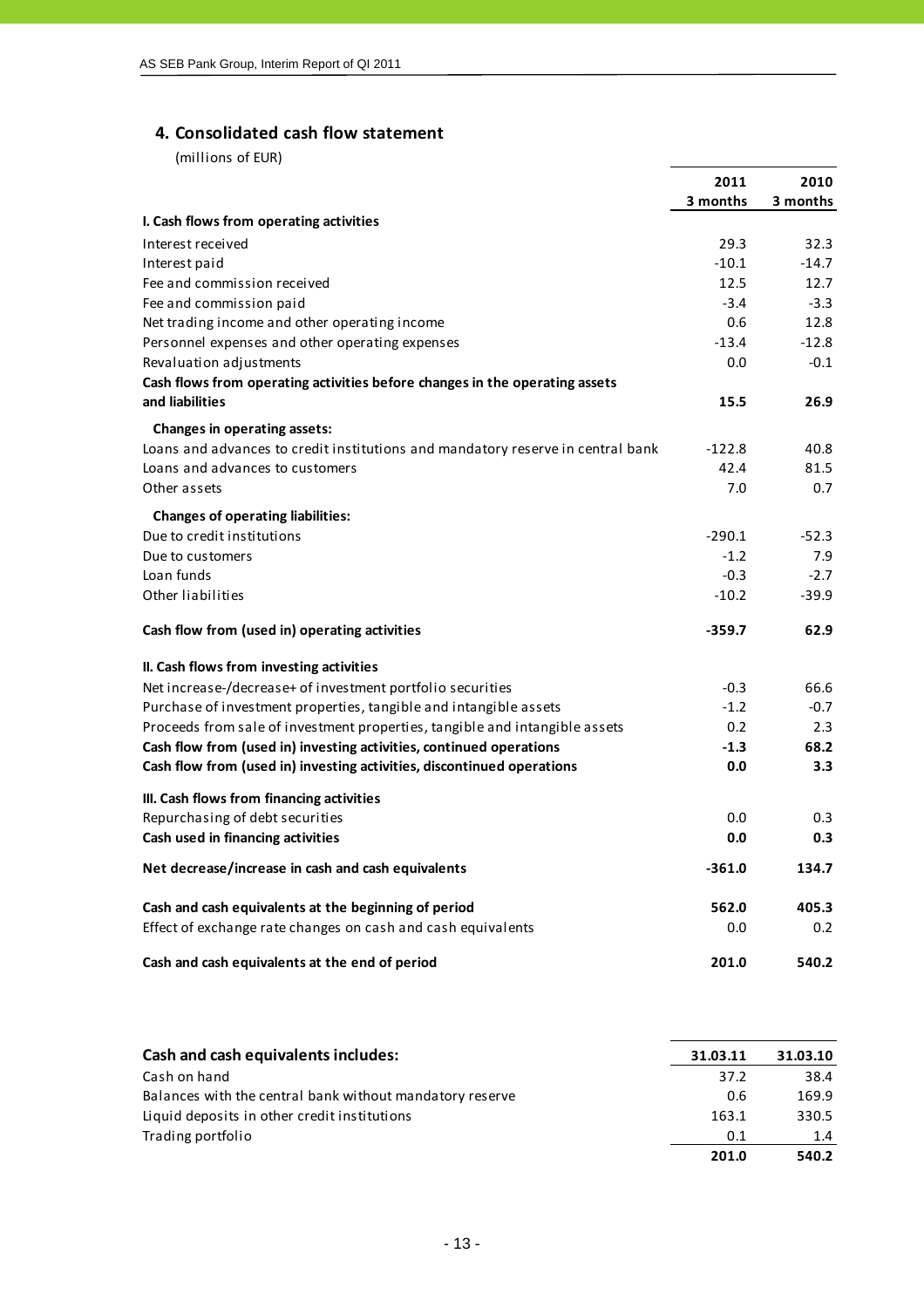## **5. Changes in consolidated shareholders' equity**

|                                                                 |              |              |                 |                 | <b>Total</b>  |
|-----------------------------------------------------------------|--------------|--------------|-----------------|-----------------|---------------|
|                                                                 | <b>Share</b> | <b>Share</b> |                 | <b>Retained</b> | shareholders' |
|                                                                 | capital      | premium      | <b>Reserves</b> | profit          | equity        |
| Year beginning 01.01.2010                                       | 42.5         | 86.1         | 21.2            | 327.2           | 477.0         |
| Statutory reserve                                               | 0.0          | 0.0          | $-1.2$          | 1.2             | 0.0           |
| Net profit                                                      | 0.0          | 0.0          | 0.0             | 3.8             | 3.8           |
| Other                                                           | 0.0          | 0.0          | 0.0             | 0.1             | 0.1           |
| Other comprehensive income:<br>Net change in available-for-sale |              |              |                 |                 |               |
| financial assets                                                | 0.0          | 0.0          | $-0.1$          | 0.0             | $-0.1$        |
| Total other comprehensive income                                | 0.0          | 0.0          | $-0.1$          | 0.0             | $-0.1$        |
| Final balance 31.03.2010                                        | 42.5         | 86.1         | 19.9            | 332.3           | 480.8         |
|                                                                 |              |              |                 |                 |               |
| Year beginning 01.01.2011                                       | 42.5         | 86.1         | 20.0            | 383.2           | 531.8         |
| Statutory reserve                                               | 0.0          | 0.0          | $-0.1$          | 0.1             | 0.0           |
| Net profit                                                      | 0.0          | 0.0          | 0.0             | 17.9            | 17.9          |
| Other                                                           | 0.0          | 0.0          | 0.0             | 0.1             | 0.1           |
| Other comprehensive income:                                     |              |              |                 |                 |               |
| Net change in available-for-sale                                |              |              |                 |                 |               |
| financial assets                                                | 0.0          | 0.0          | 0.0             | 0.0             | 0.0           |
| Total other comprehensive expense                               | 0.0          | 0.0          | 0.0             | 0.0             | 0.0           |
| Final balance 31.03.2011                                        | 42.5         | 86.1         | 19.9            | 401.3           | 549.8         |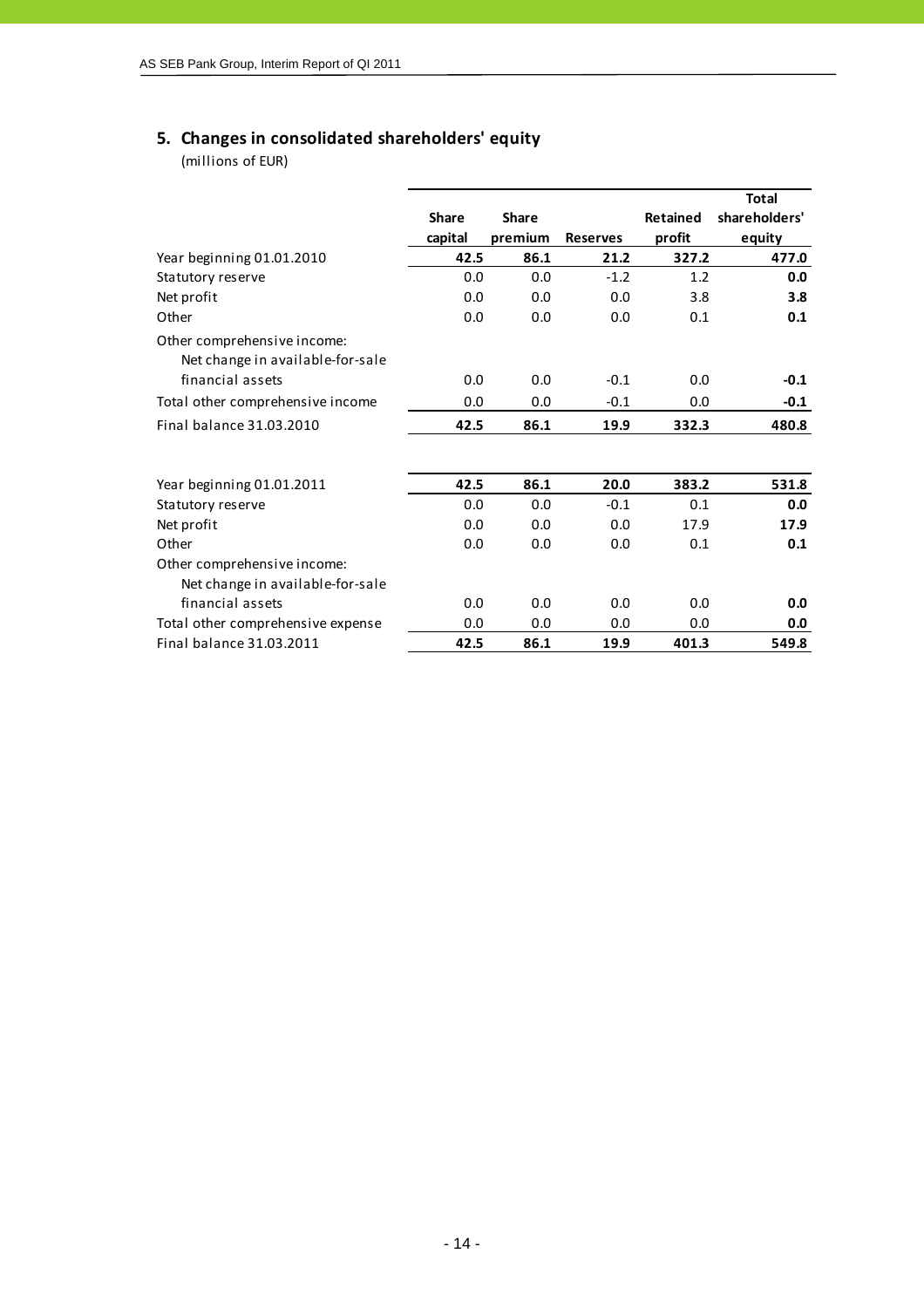## **6. Contingent assets and liabilities and commitments**

(millions of EUR)

| 31.03.11                          | <b>Contract amount</b> |                    | <b>Balance value</b> |                    |  |
|-----------------------------------|------------------------|--------------------|----------------------|--------------------|--|
|                                   | <b>Assets</b>          | <b>Liabilities</b> | <b>Assets</b>        | <b>Liabilities</b> |  |
| 1. Irrevocable transactions       | 13.7                   | 498.5              | 0.0                  | 0.0                |  |
| 1.1. Guarantees and pledges       | 1.2                    | 210.5              | 0.0                  | 0.0                |  |
| incl. financial guarantees        | 0.0                    | 89.7               | 0.0                  | 0.0                |  |
| 1.2. Loan commitments             | 12.5                   | 288.0              | 0.0                  | 0.0                |  |
| 2. Derivatives                    | 649.5                  | 648.5              | 14.8                 | 16.8               |  |
| 2.1. Currency related derivatives | 262.4                  | 262.8              | 1.8                  | 2.4                |  |
| 2.2. Interest related derivatives | 339.3                  | 339.2              | 9.8                  | 9.8                |  |
| 2.3. Equity related derivatives*  | 47.8                   | 46.5               | 3.2                  | 4.6                |  |
|                                   | 663.2                  | 1,147.0            | 14.8                 | 16.8               |  |

| 31.12.10                          | <b>Contract amount</b> |                    |               | <b>Balance value</b> |  |  |
|-----------------------------------|------------------------|--------------------|---------------|----------------------|--|--|
|                                   | <b>Assets</b>          | <b>Liabilities</b> | <b>Assets</b> | <b>Liabilities</b>   |  |  |
| 1. Irrevocable transactions       | 15.0                   | 476.4              | 0.0           | 0.0                  |  |  |
| 1.1. Guarantees and pledges       | 2.5                    | 197.5              | 0.0           | 0.0                  |  |  |
| incl. financial guarantees        | 0.0                    | 82.6               | 0.0           | 0.0                  |  |  |
| 1.2. Loan commitments             | 12.5                   | 278.9              | 0.0           | 0.0                  |  |  |
| 2. Derivatives                    | 784.0                  | 782.8              | 20.5          | 22.3                 |  |  |
| 2.1. Currency related derivatives | 388.8                  | 389.1              | 1.7           | 2.0                  |  |  |
| 2.2. Interest related derivatives | 345.6                  | 345.6              | 15.2          | 15.2                 |  |  |
| 2.3. Equity related derivatives*  | 49.6                   | 48.1               | 3.6           | 5.1                  |  |  |
|                                   | 799.0                  | 1,259.2            | 20.5          | 22.3                 |  |  |

\* Derivative transactions are executed to cover the client's position and the derivative risks are not taken to own portfolio. All risks arising from these transactions are fully mitigated with parent company. The equity option prices are calculated using for all input data (e.g. underlying prices or volumes) either independently sourced input (e.g. the underlying prices) or an independent price verification is performed on the next day to compare the values to independently sourced market data (e.g. for volumes).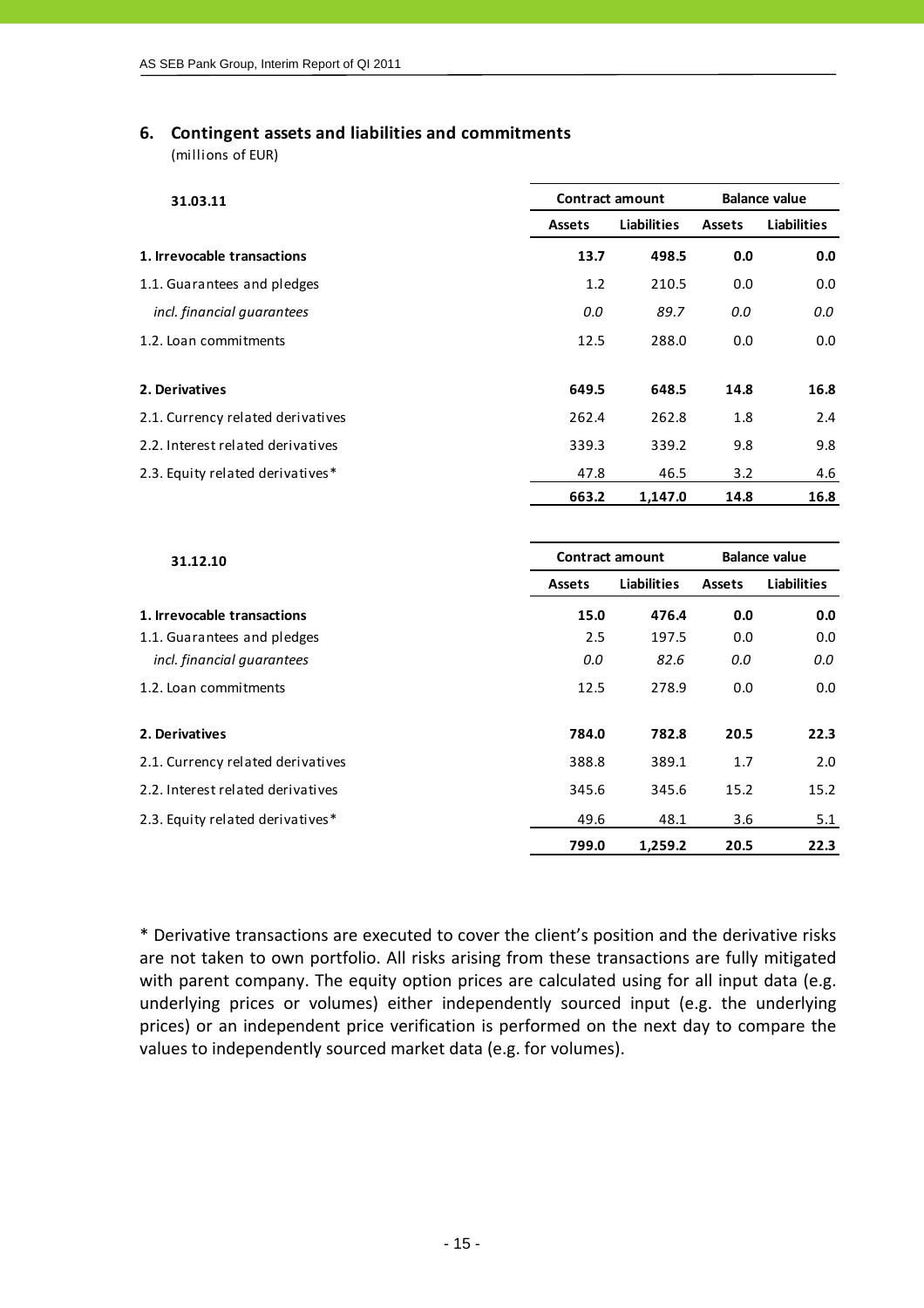## **Accounting principles**

The interim report of AS SEB Pank Group for Quarter I 2011 has been prepared in conformity with International Accounting Standard IAS 34 "Interim Financial Reporting" and the disclosure requirements, established by Eesti Pank.

The accounting principles, used in the interim report of AS SEB Pank Group for Quarter I 2011 are in conformity with the accounting principles used in the annual report for the year ended on 31 December 2010.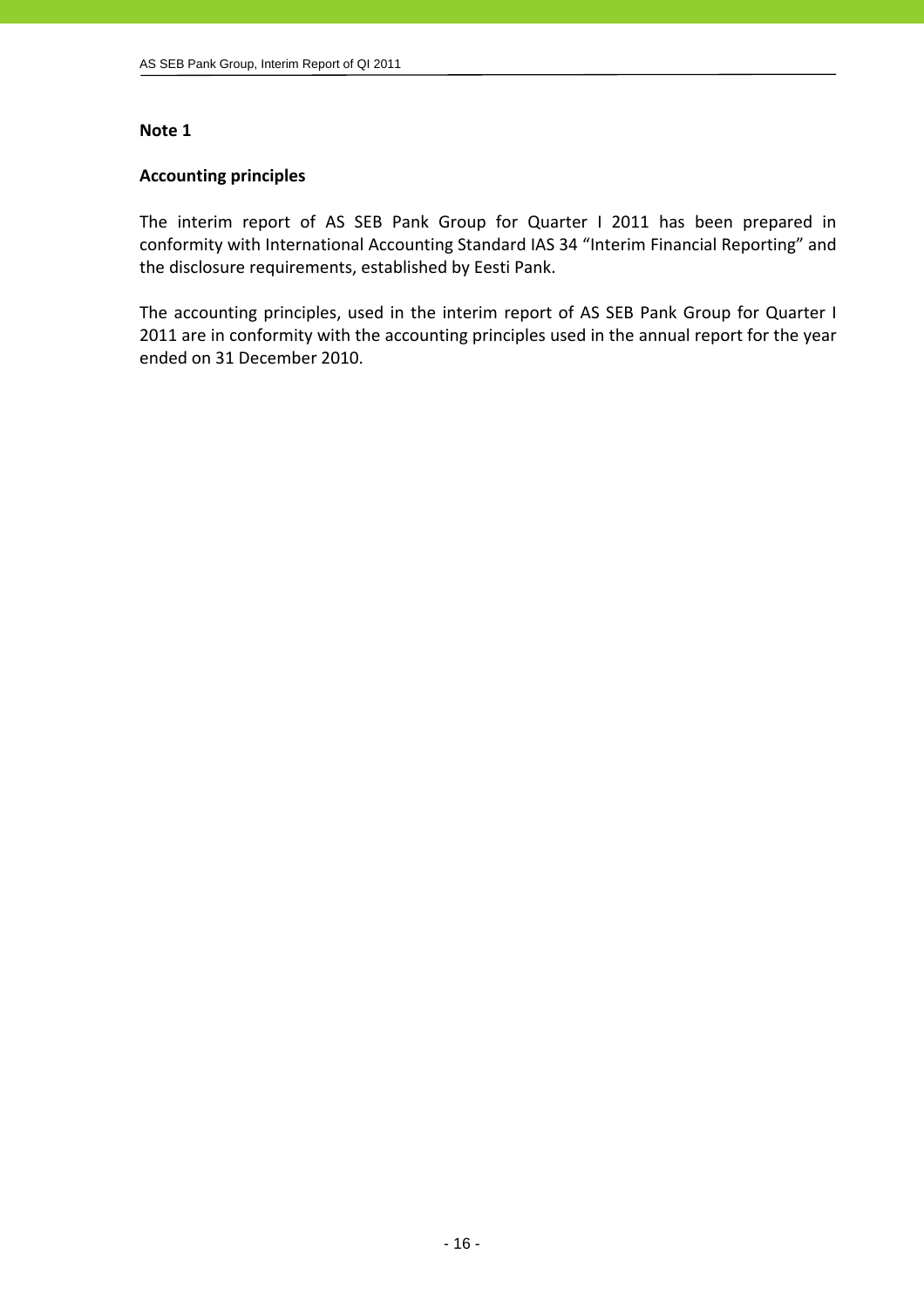#### **Interest and similar income**

| (millions of EUR)         | 2011 | 2010              |
|---------------------------|------|-------------------|
|                           |      | 3 months 3 months |
| Loans                     | 25.3 | 28.7              |
| Leasing                   | 4.1  | 3.9               |
| Deposits with other banks | 0.5  | 0.2               |
| Fixed income securities   | 0.0  | 0.1               |
|                           | 29.9 | 32.9              |

## **Note 3**

# **Interest expenses and similar charges**

| (millions of EUR)              | 2011   | 2010              |
|--------------------------------|--------|-------------------|
|                                |        | 3 months 3 months |
| Credit institutions            | $-5.8$ | $-8.0$            |
| Time and other saving deposits | $-2.0$ | $-5.0$            |
| Demand deposits                | $-0.8$ | $-0.8$            |
| Subordinated debts             | $-0.6$ | $-0.7$            |
| Loan funds                     | $-0.1$ | $-0.1$            |
|                                | $-9.3$ | $-14.6$           |

#### **Note 4**

#### **Fee and commission income**

| (millions of EUR)                             | 2011 | 2010              |
|-----------------------------------------------|------|-------------------|
|                                               |      | 3 months 3 months |
| Credit and payment cards                      | 4.7  | 4.4               |
| Securities market services                    | 3.4  | 2.9               |
| <b>Transaction fees</b>                       | 1.2  | 1.8               |
| Credit contracts*                             | 0.9  | 1.0               |
| Non-life insurance brokerage fees             | 0.6  | 0.6               |
| Other settlement fees                         | 0.5  | 0.5               |
| Income from leasing agreements (full service) | 0.4  | 0.4               |
| Income from electronic channels               | 0.3  | 0.3               |
| Cash handling fees                            | 0.2  | 0.2               |
| Corporate Finance fees                        | 0.0  | 0.2               |
| Commodity futures fees                        | 0.1  | 0.0               |
| Other                                         | 0.2  | 0.4               |
|                                               | 12.5 | 12.7              |

\*Credit contracts include loan, leasing, letter of credit and guarantee contracts, which are short‐term and do not constitute interest income, but are of administrative nature for arrangement reorganisation of credits.

## **Note 5**

| Fee and commission expense                    |        |                   |
|-----------------------------------------------|--------|-------------------|
| (millions of EUR)                             | 2011   | 2010              |
|                                               |        | 3 months 3 months |
| Credit and payment cards                      | $-1.8$ | $-1.6$            |
| Cash collecting fees                          | $-0.5$ | $-0.4$            |
| Expenses to leasing agreements (full service) | $-0.4$ | $-0.3$            |
| Securities market                             | $-0.4$ | $-0.3$            |
| <b>Transaction fees</b>                       | $-0.2$ | $-0.3$            |
| Expenses of electronic channels               | $-0.1$ | $-0.2$            |
| Other                                         | 0.0    | $-0.2$            |
|                                               | $-3.4$ | $-3.3$            |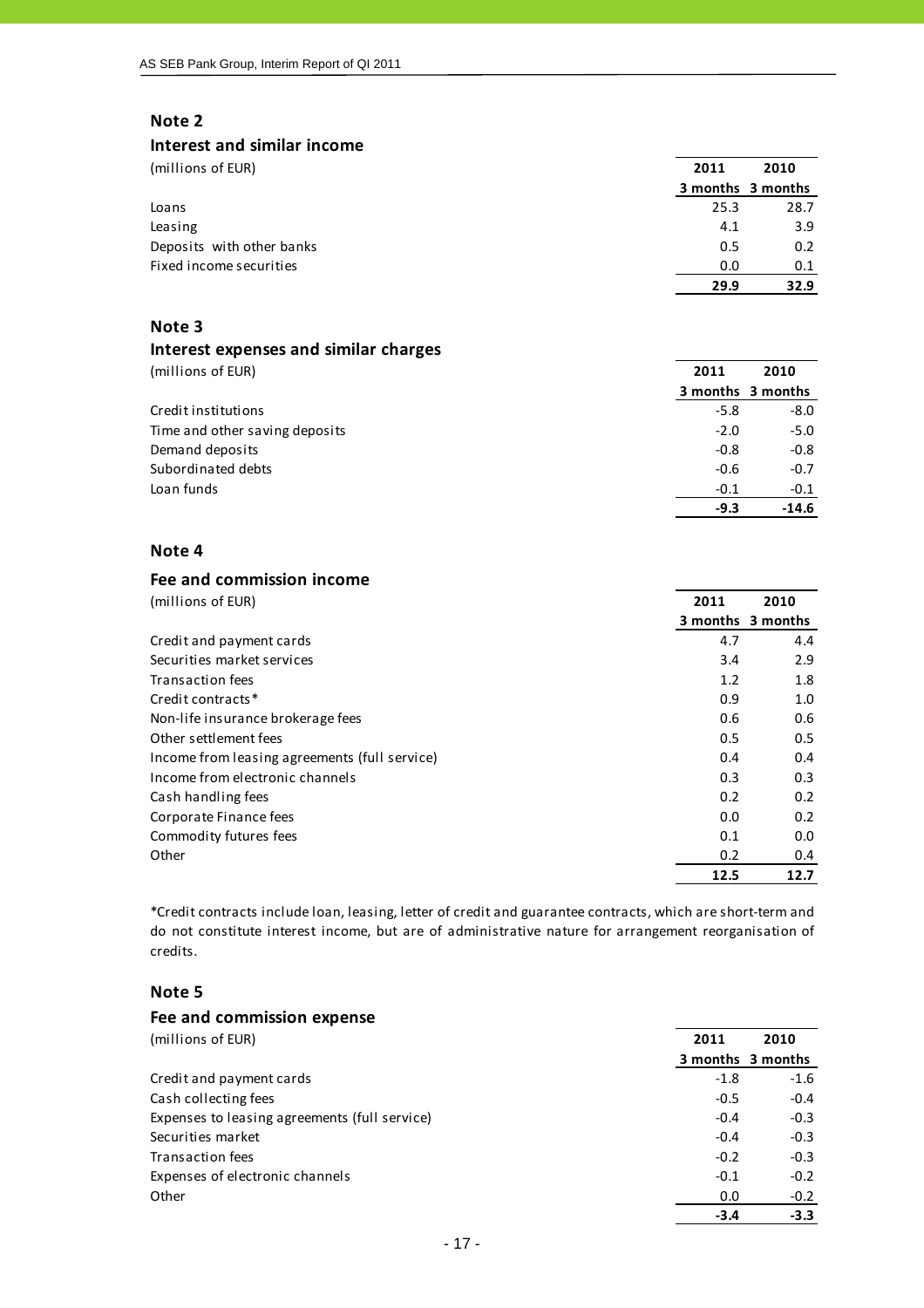## **Impairment losses on loans and advances**

| (millions of EUR)                                  | 2011   | 2010              |
|----------------------------------------------------|--------|-------------------|
|                                                    |        | 3 months 3 months |
| <b>Impairment losses</b>                           | 1.9    | $-12.9$           |
| impairment losses of reporting period              | $-4.0$ | $-19.4$           |
| recoveries from write-offs                         | 0.1    | 0.0               |
| decreasing of impairment losses of previous period | 5.8    | 6.5               |
| Impairment losses for contingent liabilities       | 0.0    | -0.3              |
|                                                    | 1.9    | $-13.2$           |

## **Note 7**

#### **Allowances on loans and advances**

| (millions of EUR)                           |          |          |
|---------------------------------------------|----------|----------|
|                                             | 31.03.11 | 31.12.10 |
| At the beginning of period (January, 1)     | 179.5    | 195.3    |
| Allowances of reporting period              | 4.0      | 55.7     |
| Decreasing of allowances of previous period | $-5.8$   | $-47.1$  |
| Loans and advances written off              | $-2.5$   | $-24.6$  |
| Exchange rate adjustments                   | 0.0      | 0.2      |
| At the end of period                        | 175.2    | 179.5    |
| Recoveries from write-offs                  | 0.1      | 0.2      |

## **Note 8**

## **Loans and advances to customers by remaining maturity**

|          | Less than 3-12 1-5 5-10 Over 10<br>3 months months years |  | vears | vears                                     | Total |
|----------|----------------------------------------------------------|--|-------|-------------------------------------------|-------|
| 31.03.11 |                                                          |  |       | 202.7 419.6 1,425.5 531.9 987.0 3,566.7   |       |
| 31.12.10 |                                                          |  |       | 207.6 387.6 1,465.5 542.8 1,003.2 3,606.7 |       |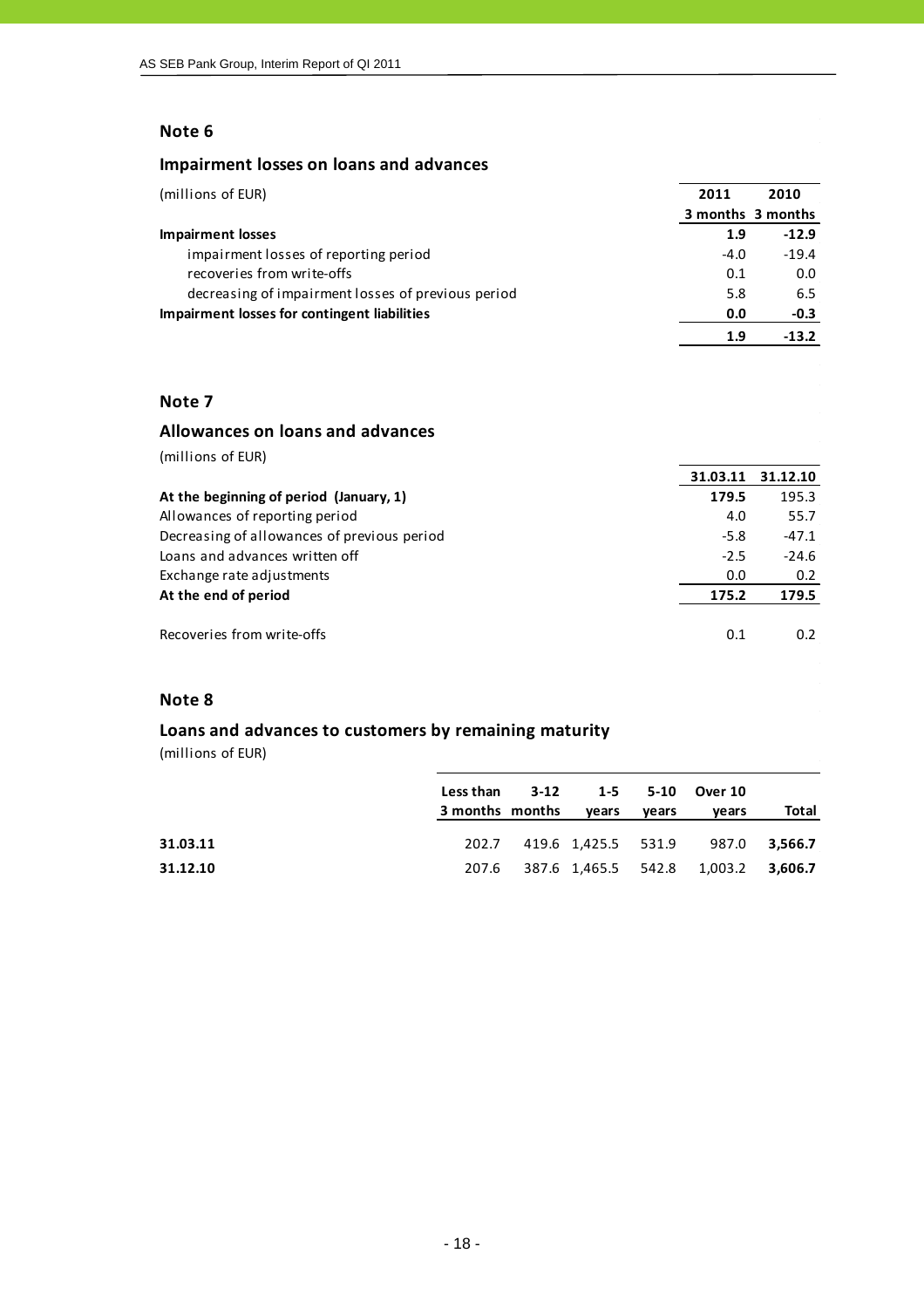#### **Geographic concentration of financial assets and liabilities**

(millions of EUR)

|                                 | Cash,                 |                   |             |               |                 |                  |                 |                      |                        |                    |
|---------------------------------|-----------------------|-------------------|-------------|---------------|-----------------|------------------|-----------------|----------------------|------------------------|--------------------|
|                                 | balances              |                   |             |               |                 |                  |                 |                      |                        |                    |
|                                 | with central          |                   |             |               |                 |                  |                 |                      |                        |                    |
| 31.03.11                        | bank, loans           |                   |             |               |                 |                  |                 |                      |                        |                    |
|                                 | and                   | Loans and         |             |               |                 | Due to           |                 |                      |                        |                    |
|                                 | advances to           | advances          |             |               |                 | credit           | Due to          |                      |                        | Contin-            |
|                                 | credit                | to custo- Securi- |             | Other         | Total           | institu-         | custo-          | Other                | Total                  | gent               |
| Sweden                          | institutions<br>270.1 | mers<br>1.9       | ties<br>5.0 | assets<br>0.4 | assets<br>277.4 | tions<br>1,023.1 | mers<br>10.9    | liabilities<br>127.6 | liabilities<br>1,161.6 | liabilities<br>1.3 |
| Estonia                         | 81.6                  | 3,530.4           | 14.8        | 66.5          | 3,693.3         | 25.3             | 1,918.1         | 122.3                | 2,065.7                | 486.3              |
| United Kingdom                  | 1.8                   | 1.9               | 0.1         | 0.0           | 3.8             | 1.2              | 17.9            | 0.0                  | 19.1                   | 0.4                |
|                                 | 2.2                   | 0.5               | 0.0         | 0.0           | 2.7             | 0.3              | 17.7            | 0.0                  | 18.0                   | 0.0                |
| Russia                          | 0.2                   |                   |             | 0.0           |                 |                  | 1.9             |                      |                        | 6.9                |
| Germany<br><b>United States</b> | 3.3                   | 0.8<br>0.9        | 0.0<br>0.4  | 0.0           | 1.0             | 29.5<br>0.1      | 52.6            | 0.0                  | 31.4                   | 0.1                |
|                                 |                       |                   |             |               | 4.6             |                  |                 | $-0.1$               | 52.6                   |                    |
| Canada                          | 0.0                   | 0.0               | 0.0         | 0.0           | 0.0             | 0.1              | 0.6             | 0.0                  | 0.7                    | 0.0                |
| Japan                           | 0.0                   | 0.0               | 0.0         | 0.0           | 0.0             | 0.0              | 0.4             | 0.0                  | 0.4                    | 0.0                |
| Finland                         | 0.0                   | 18.5              | 0.0         | 0.0           | 18.5            | 0.0              | 10.7            | 0.0                  | 10.7                   | 2.1                |
| Latvia                          | 5.2                   | 0.1               | 0.0         | 0.0           | 5.3             | 2.8              | 2.4             | 0.0                  | 5.2                    | 0.0                |
| Lithuania                       | 2.7                   | 0.0               | 0.0         | 0.1           | 2.8             | 0.6              | 4.7             | 0.0                  | 5.3                    | 0.0                |
| Luxembourg                      | 0.2                   | 0.0               | 0.0         | 0.6           | 0.8             | 0.3              | 0.0             | 0.0                  | 0.3                    | 0.0                |
| Netherlands                     | 0.0                   | 0.6               | 0.0         | 0.0           | 0.6             | 0.0              | 0.2             | 0.0                  | 0.2                    | 0.0                |
| Other Western Europe            | 3.8                   | 10.6              | 0.0         | 0.0           | 14.4            | 1.3              | 11.4            | 0.0                  | 12.7                   | 1.3                |
| Other Eastern Europe            | 1.2                   | 0.0               | 0.4         | $-0.1$        | 1.5             | 0.4              | 1.2             | 0.1                  | 1.7                    | 0.0                |
|                                 |                       |                   |             |               |                 |                  |                 |                      |                        |                    |
| Other countries                 | 0.0                   | 0.5               | 0.2         | 13.8          | 14.5            | 0.0              | 96.7            | 9.1                  | 105.8                  | 0.1                |
|                                 | 372.3                 | 3,566.7           | 20.9        | 81.3          | 4,041.2         | 1,085.0          | 2,147.4         | 259.0                | 3,491.4                | 498.5              |
|                                 |                       |                   |             |               |                 |                  |                 |                      |                        |                    |
|                                 | Cash,                 |                   |             |               |                 |                  |                 |                      |                        |                    |
|                                 | balances              |                   |             |               |                 |                  |                 |                      |                        |                    |
|                                 | with central          |                   |             |               |                 |                  |                 |                      |                        |                    |
|                                 |                       |                   |             |               |                 |                  |                 |                      |                        |                    |
| 31.12.10                        | bank, loans<br>and    | Loans and         |             |               |                 | Due to           |                 |                      |                        |                    |
|                                 |                       |                   |             |               |                 |                  |                 |                      |                        |                    |
|                                 | advances to           | advances          |             |               |                 | credit           | Due to          |                      |                        | Contin-            |
|                                 | credit                | to custo- Securi- |             | Other         | Total           | institu-         | custo-          | Other                | Total                  | gent               |
|                                 | institutions          | mers              | ties        | assets        | assets          | tions            | mers            | liabilities          | liabilities            | liabilities        |
| Sweden                          | 258.5                 | 2.2               | 5.6         | 0.3           | 266.6           | 1,324.0          | 9.6             | 132.2                | 1,465.8                | 1.2                |
| Estonia                         | 355.2<br>0.6          | 3,568.9<br>1.9    | 21.2<br>0.2 | 47.9          | 3,993.2         | 14.6<br>1.4      | 1,891.0<br>28.3 | 88.3<br>0.1          | 1,993.9<br>29.8        | 465.5              |
| United Kingdom                  |                       |                   |             | 0.0           | 2.7             |                  |                 |                      |                        | 0.3                |
| Russia                          | 0.8<br>0.3            | 0.5<br>2.2        | 0.0<br>0.0  | 0.0<br>0.0    | 1.3<br>2.5      | 0.9<br>69.9      | 15.7<br>3.5     | 0.0<br>0.0           | 16.6<br>73.4           | 0.1<br>5.5         |
| Germany<br><b>United States</b> | 0.5                   | 0.9               | 0.3         | 0.2           | 1.9             | 0.1              | 24.9            | 0.0                  | 25.0                   | 0.1                |
| Canada                          | 0.0                   | 0.0               | 0.0         | 0.0           | 0.0             | 0.0              | 0.7             | 0.1                  | 0.8                    | 0.0                |
| Japan                           | 0.0                   | 0.0               | 0.0         | 0.0           | 0.0             | 0.0              | 0.2             | 0.0                  | 0.2                    | 0.0                |
| Finland                         | 0.2                   | 18.6              | 0.0         | 0.0           | 18.8            | 0.0              | 8.5             | 0.0                  | 8.5                    | 2.1                |
| Latvia                          | 7.0                   | 0.1               | 0.0         | 0.0           | 7.1             | 2.4              | 2.4             | 0.0                  | 4.8                    | 0.0                |
| Lithuania                       | 3.3                   | 0.0               | 0.0         | 0.0           | 3.3             | 2.1              | 1.7             | $-0.1$               | 3.7                    | 0.0                |

Contingent liabilities include guarantees and pledges, loan commitments, forwards, swaps, options, spots, interest rate based derivatives, revocable transactions, stand‐by loans, other revocable transactions, options of structured products and are presented in contract amount of contingent liabilities.

Netherlands 0.0 0.6 0.0 0.0 0.6 0.0 0.2 0.0 0.2 0.0 Other Western Europe 5.3 10.1 0.0 0.0 15.4 3.9 23.7 0.0 27.6 1.6 0.0 1.6 0.0 1.6 0.0 Other Eastern Europe 1.1 0.0 0.0 0.0 1.1 0.0 1.6 0.0 1.6 0.0<br>Other countries 0.0 0.7 0.0 8.3 9.0 0.1 137.4 4.6 142.1 0.0 Other countries 0.0 0.7 0.0 8.3 9.0 0.1 137.4 4.6 142.1 0.0

**634.6 3,606.7 27.3 57.2 4,325.8 1,419.4 2,149.4 225.2 3,794.0 476.4**

Securities include here financial assets held for trading, financial assets designated at fair value through profit or loss, available‐for‐sale financial assets, investments in associates.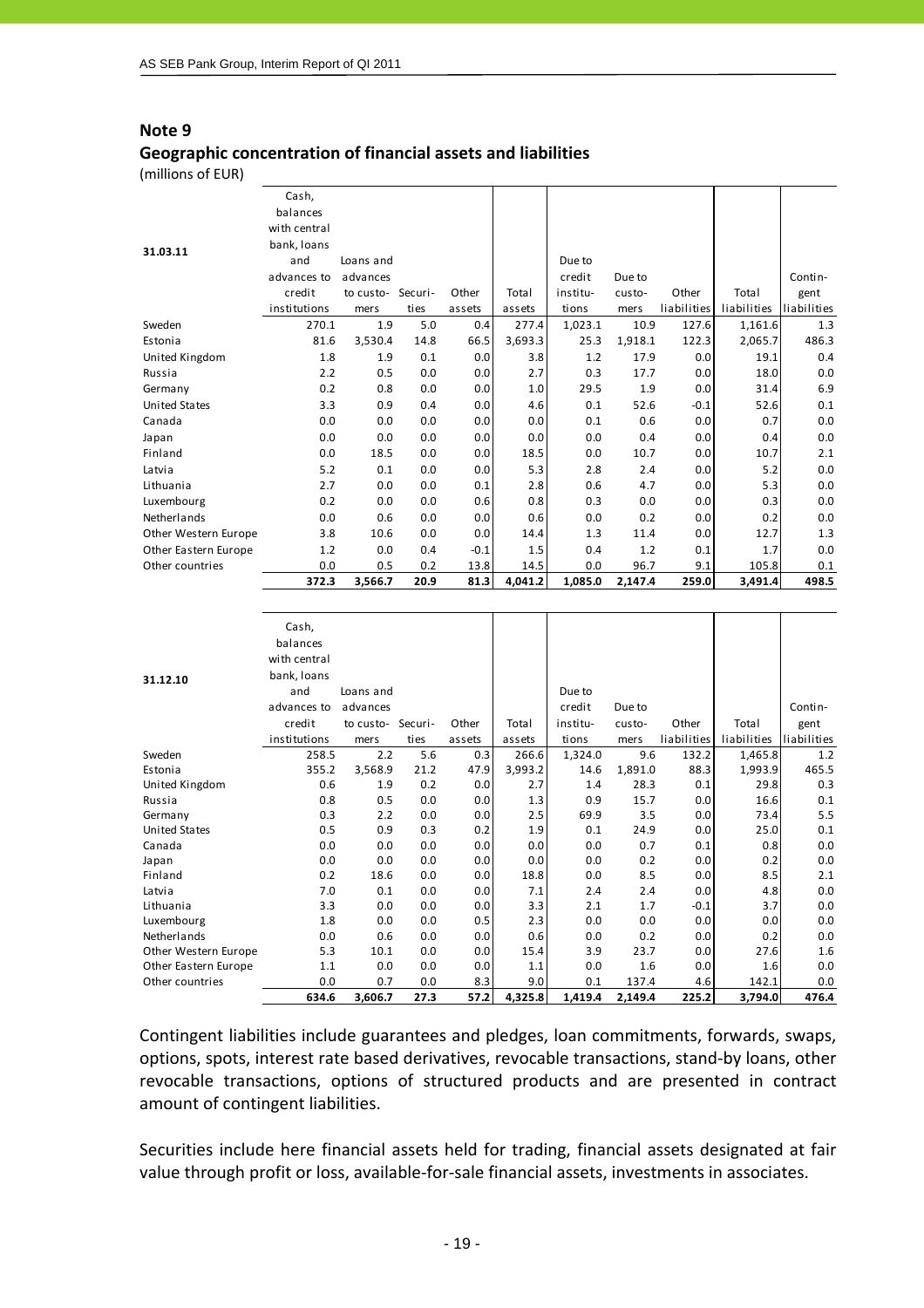## **Concentration of financial assets and liabilities by industry sector** (millions of EUR)

|                                              | In the statement of financial position                 |                   |                                  |
|----------------------------------------------|--------------------------------------------------------|-------------------|----------------------------------|
| 31.03.11                                     | Cash and loans to central<br>bank, credit institutions |                   | Contingent<br><b>liabilities</b> |
|                                              | and customers                                          | <b>Securities</b> |                                  |
| Real estate                                  | 655.8                                                  | 0.1               | 9.7                              |
| Finance                                      | 377.0                                                  | 4.2               | 16.2                             |
| Industry                                     | 288.2                                                  | 0.2               | 120.6                            |
| Trading                                      | 180.4                                                  | 0.0               | 69.8                             |
| Energy, gas and steam plants                 | 144.5                                                  | 0.0               | 32.6                             |
| Government and state defence                 | 108.1                                                  | 0.0               | 22.1                             |
| Transport                                    | 105.2                                                  | 0.0               | 49.1                             |
| Agriculture, fishing, forestry               | 87.4                                                   | 0.0               | 15.7                             |
| Hotels, restaurants                          | 53.2                                                   | 0.0               | 0.5                              |
| Health services, social work                 | 50.5                                                   | 0.0               | 6.5                              |
| Construction                                 | 46.3                                                   | 0.0               | 56.3                             |
| Administration and assistance                | 35.9                                                   | 0.0               | 7.3                              |
| Information and telecommunication            | 28.2                                                   | 0.5               | 6.0                              |
| Art, show business, leisure                  | 26.8                                                   | 0.0               | 2.3                              |
| Education                                    | 26.1                                                   | 0.0               | 5.1                              |
| Water supply, canalisation, waste management | 14.9                                                   | 0.0               | 2.4                              |
| Professional, science and technical work     | 13.2                                                   | 0.0               | 5.0                              |
| Mining                                       | 2.8                                                    | 0.0               | 0.4                              |
| Other government & social services           | 19.3                                                   | 1.0               | 3.7                              |
| Individuals                                  | 1,850.4                                                | 0.0               | 67.2                             |
| Derivatives                                  | 0.0                                                    | 14.9              | 0.0                              |
| Allowances                                   | $-175.2$                                               |                   |                                  |
|                                              | 3,939.0                                                | 20.9              | 498.5                            |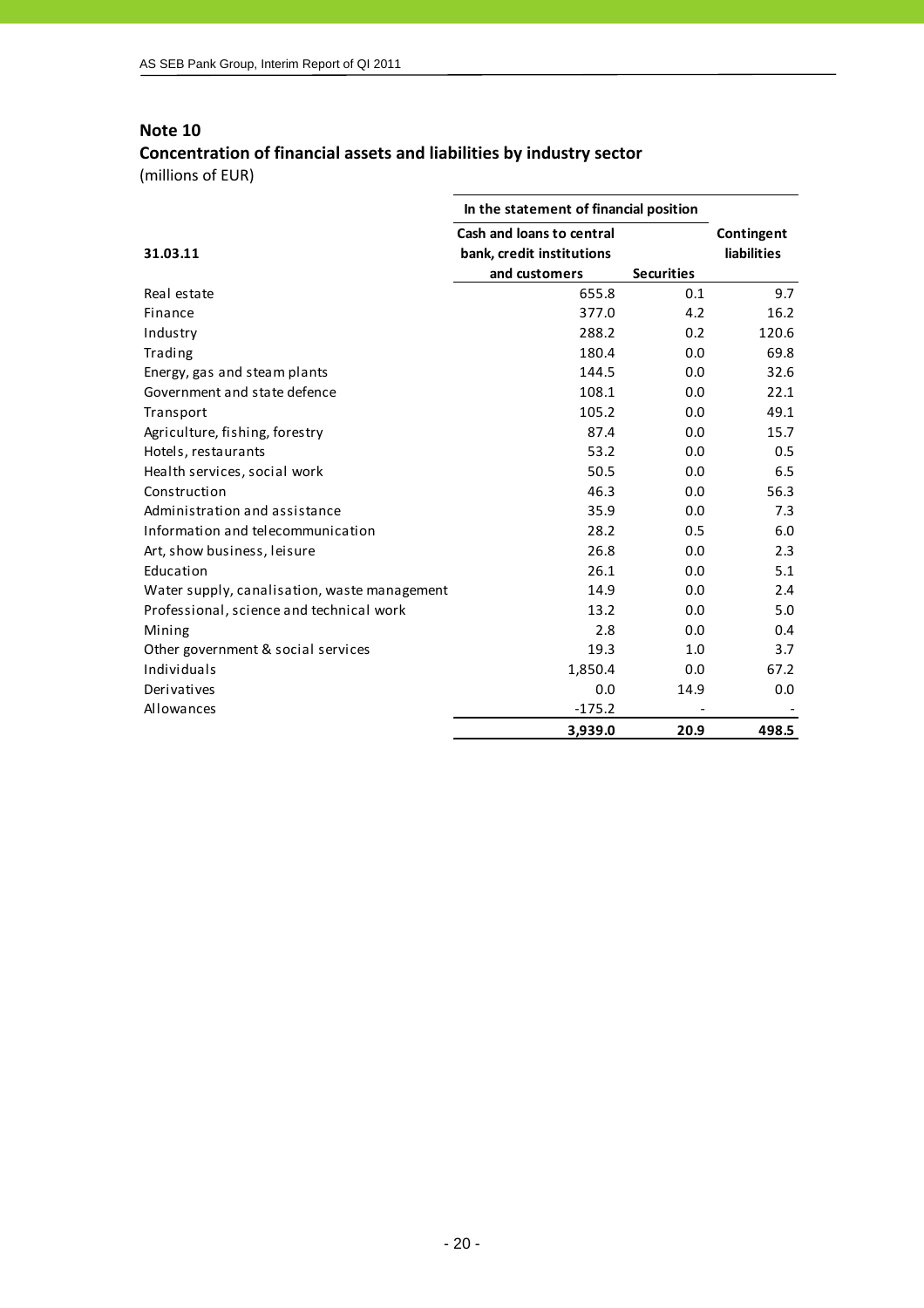|                                              | In the statement of financial position |                   |                    |
|----------------------------------------------|----------------------------------------|-------------------|--------------------|
|                                              | Cash and loans to central              |                   | Contingent         |
| 31.12.10                                     | bank, credit institutions              |                   | <b>liabilities</b> |
|                                              | and customers                          | <b>Securities</b> |                    |
| Real estate                                  | 671.8                                  | 0.1               | 6.7                |
| Finance                                      | 639.7                                  | 4.0               | 16.6               |
| Industry                                     | 284.4                                  | 1.4               | 109.0              |
| Trading                                      | 170.9                                  | 0.0               | 68.2               |
| Energy, gas and steam plants                 | 147.7                                  | 0.0               | 27.3               |
| Transport                                    | 112.5                                  | 0.0               | 43.1               |
| Government and state defence                 | 106.7                                  | 0.0               | 20.3               |
| Agriculture, fishing, forestry               | 91.0                                   | 0.0               | 7.3                |
| Hotels, restaurants                          | 54.2                                   | 0.0               | 0.3                |
| Construction                                 | 50.6                                   | 0.0               | 54.4               |
| Health services, social work                 | 47.8                                   | 0.0               | 7.6                |
| Administration and assistance                | 37.0                                   | 0.0               | 6.0                |
| Information and telecommunication            | 28.3                                   | 0.4               | 25.0               |
| Art, show business, leisure                  | 28.1                                   | 0.0               | 1.7                |
| Education                                    | 26.5                                   | 0.0               | 5.0                |
| Water supply, canalisation, waste management | 15.9                                   | 0.0               | 2.0                |
| Professional, science and technical work     | 13.1                                   | 0.0               | 5.6                |
| Mining                                       | 2.6                                    | 0.0               | 0.3                |
| Other government & social services           | 23.0                                   | 1.0               | 3.7                |
| Individuals                                  | 1,869.0                                | 0.0               | 66.3               |
| Derivatives                                  | 0.0                                    | 20.4              | 0.0                |
| Allowances                                   | $-179.5$                               |                   |                    |
|                                              | 4,241.3                                | 27.3              | 476.4              |

## **Note 11 Discontinued operations**

On January 28, 2010 AS SEB Pank sold 100% shares in AS SEB Elu‐ ja Pensionikindlustus according to the Management Board resolution from December 2009. Purchaser was SEB Trygg Liv Holding AB, a company, which belongs to the Skandinaviska Enskilda Banken AB (Publ.) Group.

On February 26, 2010 AS SEB Pank sold 100% ownership in OÜ Estectus according to the Management Board resolution from December 2009. Purchaser was Warehold B.V., a company, which located in Holland (later renamed to Baltectus B.V.) and belongs to the Skandinaviska Enskilda Banken AB (Publ.) Group.

Net gain from sales of discontinued operations was 3.3 EURmio.